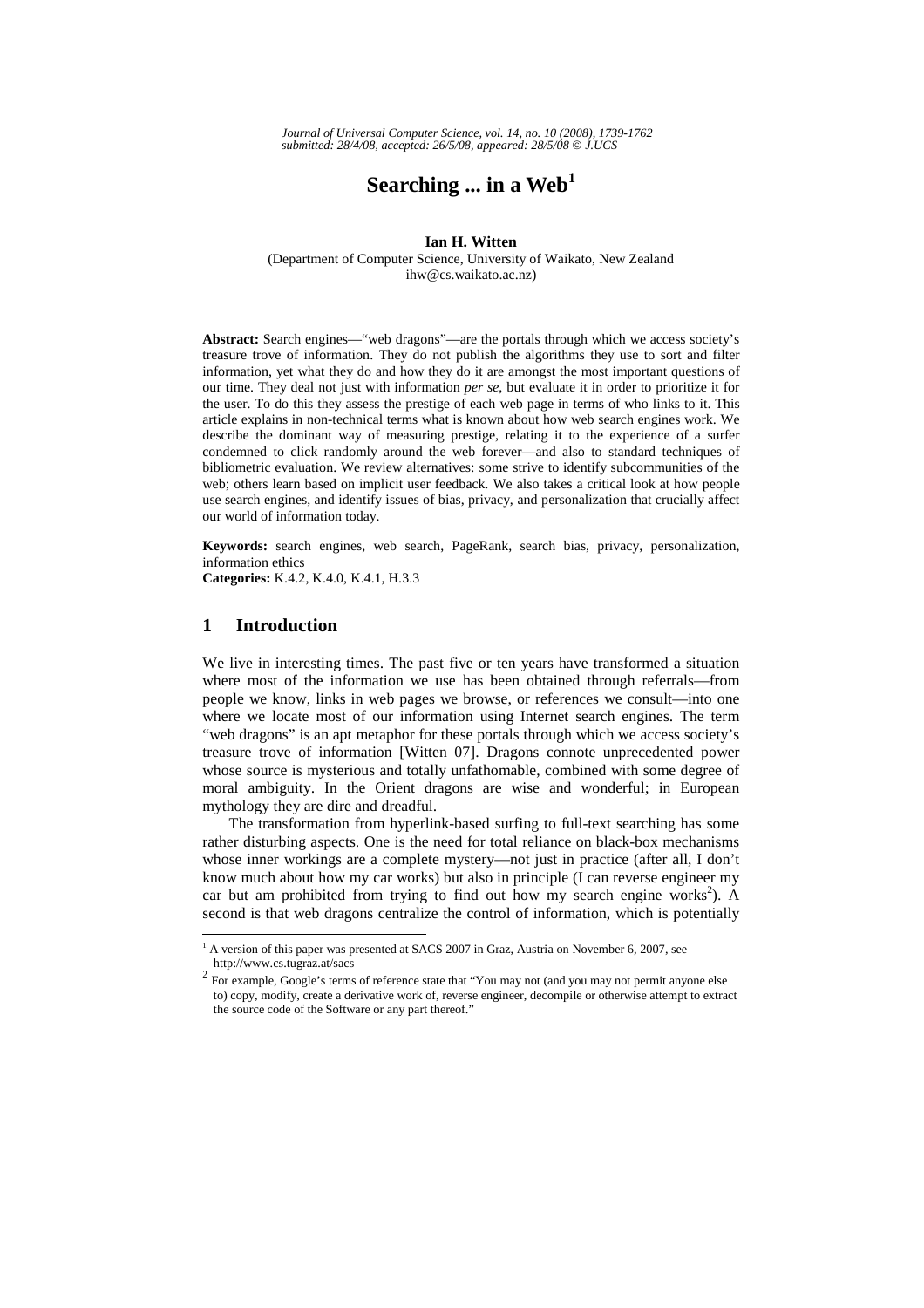risky—indeed, potentially explosive. The problems cannot really be addressed by legislation, because search engines do their work for free: how can you complain about a service that gives its product away? And putting a centralized information utility into public rather than private hands is not really likely to help. A third is the dynamics of searching versus surfing: minority pages, admittedly only rarely encountered while surfing, are *never* encountered through searching. When did you last click through to the  $1,000,000$ <sup>th</sup> search result—or even the  $100$ <sup>th</sup>? Along with these disturbing trends are many liberating forces: we all use search engines every day, and are immensely grateful to them. Eternally grateful?—perhaps its too soon to say.

Web users are utterly dependent upon their search tool. They can choose their query terms but have no control at all over the strategy the search engine adopts. For instance, all pages change their rank at unpredictable times as search engines update their index and algorithms. And while the dragons could (at least in principle) analyze the consequences of their actions, the rest of us have no way of doing so because the basis of their decisions is secret. For one thing, it's closely guarded commercially confidential information—but the problem runs far deeper than that. If the dragons' algorithms were known they could be exploited by people to manipulate the search results and bring certain pages to the top, for the economic value in having your pages appear first in response to relevant searches is immense. The dragons' inner workings must be kept under wraps in order to combat web spam. This gives dragons the power to transform the perceived reality of the web unilaterally, and without any notice or comment. And, from what we know, they do. Even if you have some inkling what is going on behind the scenes today you have no way of predicting what might happen tomorrow.

Users place blind trust in their search results, as though they represented some kind of objective reality. They hardly notice the occasional seismic shifts in the world beneath their feet. They feel solidly in touch with their information, blissfully unaware of the instability of the mechanisms that underlie search. For them the dragons are omniscient. And, by the way, it's not just the web. Search engines are taking over our literature. Depending on how the copyright issues—which are a bone of much contention—play out, the very same dragons may end up controlling all our information, including the treasury of literature held in libraries. The problems of bias, privacy, and personalization that are identified below transcend the World-Wide Web as we know it today.

This article explains in non-technical terms the techniques on which today's web dragons are based. It does not cover the underlying classical methods of information retrieval, but takes them as given and shows how they have been extended into mechanisms for searching the web. This involves prioritizing information for the user by automatically assessing its prestige, and the dominant technique for doing so is described in Section 3. The next section shows a useful way of looking at prestige in terms of the behavior of a random surfer, which leads to an examination of the largescale structure of the World-Wide Web. Section 5 looks at alternatives to the dominant model: these involve identifying hubs and authorities for information, discovering web communities, and employing techniques of machine learning and user feedback; we also briefly describe the standard technique of bibliometric evaluation and relate it to prestige in the web. Finally—and most importantly—we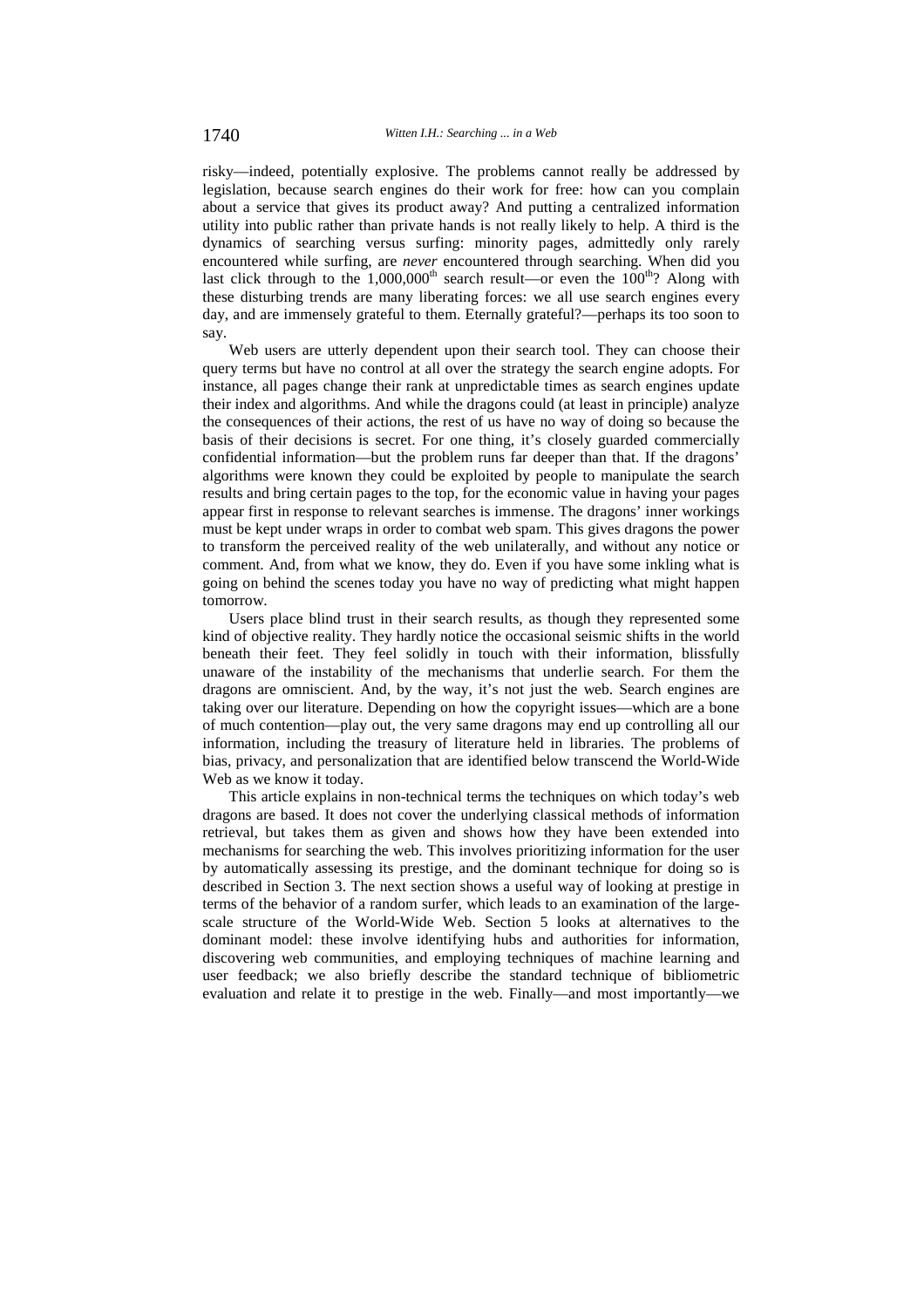take a critical look at how people use search engines. Natural biases arrive which invariably remain hidden. Users, focused on their information retrieval tasks, do not reflect on the selection mechanism that serve information up to their desktop and dictate what they actually see. Questions naturally arise concerning privacy and the use of personal information. Finally, in Section 8, we reflect upon possible solutions to the problems raised.

## **2 Development of web search**

The first generation of search engines worked by counting words, weighing them, and measuring how well each document matches the user's query. This was an appropriate, familiar, and scientific way of dealing with the objective reality represented by a set of documents, and one that we can all understand. Today, search engines count links as well as words and weigh them too. For each page a number is calculated that indicates its weight, or prestige. Pages gain prestige from every page that contains a hyperlink to them, and bestow it on every page to which they link. We explain how this works below.

But first let us return to the classic model of full-text retrieval. Given a query and a set of documents, the task is to locate those documents that are most relevant to the query [Witten 99]. This problem was studied comprehensively and in great detail from the 1960s onwards. The web, when it came along, provided a massive, universally accessible set of documents. Computer scientists eagerly rushed off to apply information retrieval techniques in this new adventure playground. The web presented great challenges because of its size—for at the time it was not easy to get hold of massive quantities of electronic text. There was also the fun of downloading or "crawling" the web so that full-text indexes could be produced, itself an interesting problem. Soon the first search engines appeared. They were marvelous systems that faithfully located all web pages containing the keywords you specified, and presented them in order of relevance. It was a triumph of software engineering that such huge indexes could be built at all, let alone consulted by many users simultaneously.

Prior to the inception of search engines, the web was of limited practical interest. Of course, it was nice to be able to read what others had written, and follow their hyperlinks to further interesting material. But seeking out new information was like looking for needles in haystacks. Search engines changed all that. When academics and researchers learned about search engines (for this was before the web's discovery by commerce), they started to learn more about the web.

While most were playing in this new sandbox and marveling at its toys and how easily you could find them, a perspicacious few noticed problems. Web queries are very short: usually one or two words. If a particular word occurs at most once per document, standard ranking algorithms return documents in order of length, shortest first—because brevity enhances the apparent significance of each word. In an early example from Google's pioneers, the word *University* returned a long but haphazard list of pages, sorted in order of the term's occurrence frequency and the document's length [Brin 98]. Another problem arose when people began putting words into their pages specifically to get noticed. Traditional information retrieval takes documents at face value: it assumes that the words they contain are a fair representation of what they are about. But if you want to promote your wares, why not include additional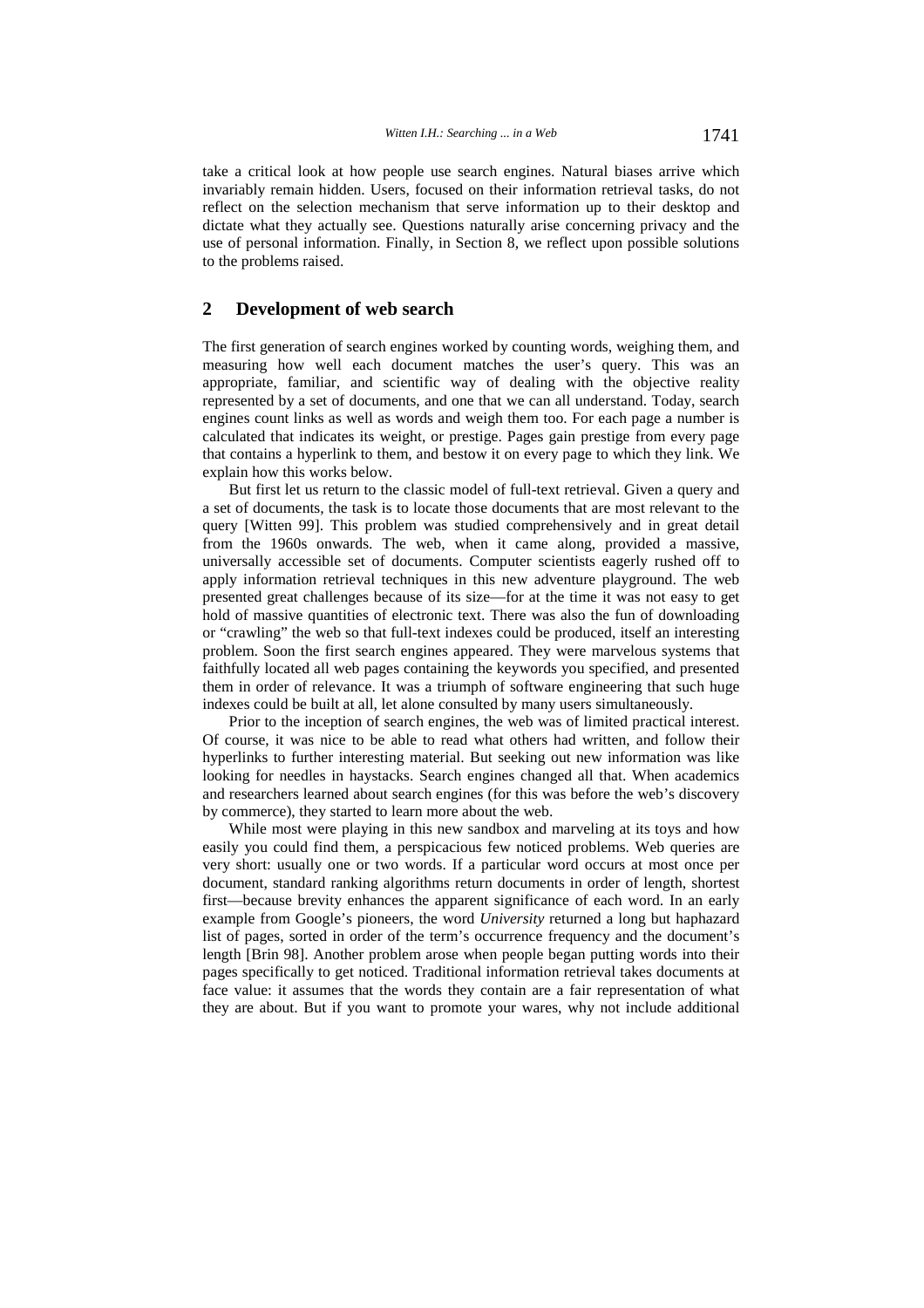text intended solely to increase its visibility? Unlike paper documents, words can easily be hidden in web pages, visible to programs but not to human readers.

In real life we assess the quality of information by what others say about it, not by how it describes itself. Likewise, one can determine what web pages are about by looking at the clickable text of hyperlinks that point to them, called "anchor text". This insight suggests including the words on all links into a page in the full-text index entries for that page, as though the anchor text were actually present in the page itself. In fact, these words should be weighted more highly than those in the page because external opinions are usually more accurate. In a world tainted with deceit this substantially improves retrieval effectiveness.

## **3 Measuring prestige**

Suppose we want to list the pages that match a query in order of their prestige, rather the density of occurrence of the search terms as traditional relevance ranking techniques do. Prestige is "high standing achieved through success or influence." A metric called PageRank, introduced by Google's founders and used in various guises by other search engines too, measures the standing of a web page [Brin 98]. The implicit thesis is that prestige is a good way to determine authority, defined as "an accepted source of expert information or advice."

In a networked community, people reward success with links. Page authors link to other pages because they find them useful and informative—they are successful web pages. If a host of people link to the same one, that indicates prestige. Figure 1 shows a tiny (fictitious) fraction of the web, including links between pages. Which ones do you think are most authoritative? Page F has five incoming links, so there's a good chance that this page is more authoritative than the others. B is second best, with four links.

Counting links is a crude measure. Some web pages have thousands of outgoing links whereas others have just one or two. Rarer links are more discriminating and should weigh more than others. In Figure 1 the many links emanating from page A indicate that A is a prolific linker, so each link carries less weight. From F's point of view, the links from D and E may be more valuable than the one from A.

There's another factor: a link is more valuable if it comes from a prestigious page. The link from B to F may be better than the others into F because B is a more prestigious page. At first sight this smacks of the "old school tie" network of political elite, which bestows a phony and incestuous kind of prestige. But here it's different: prestige is not an accident of breeding but must be earned by attracting links. Admittedly this factor involves a certain circularity, and without further analysis it's not clear that it can be made to work.

Underlying these ideas is the assumption that all links are bone fide ones. We fretted earlier that deceitful authors could insert misleading words into their pages to attract attention and ensure that they were returned more often as search results. Could they not also establish a fake kind of prestige by establishing phony links to their page? The answer is yes. But arranging phony links is not as easy as editing the page to include misleading words. What counts are links *in* to the page, not links from it to others. And placing thousands of links from another page does not help much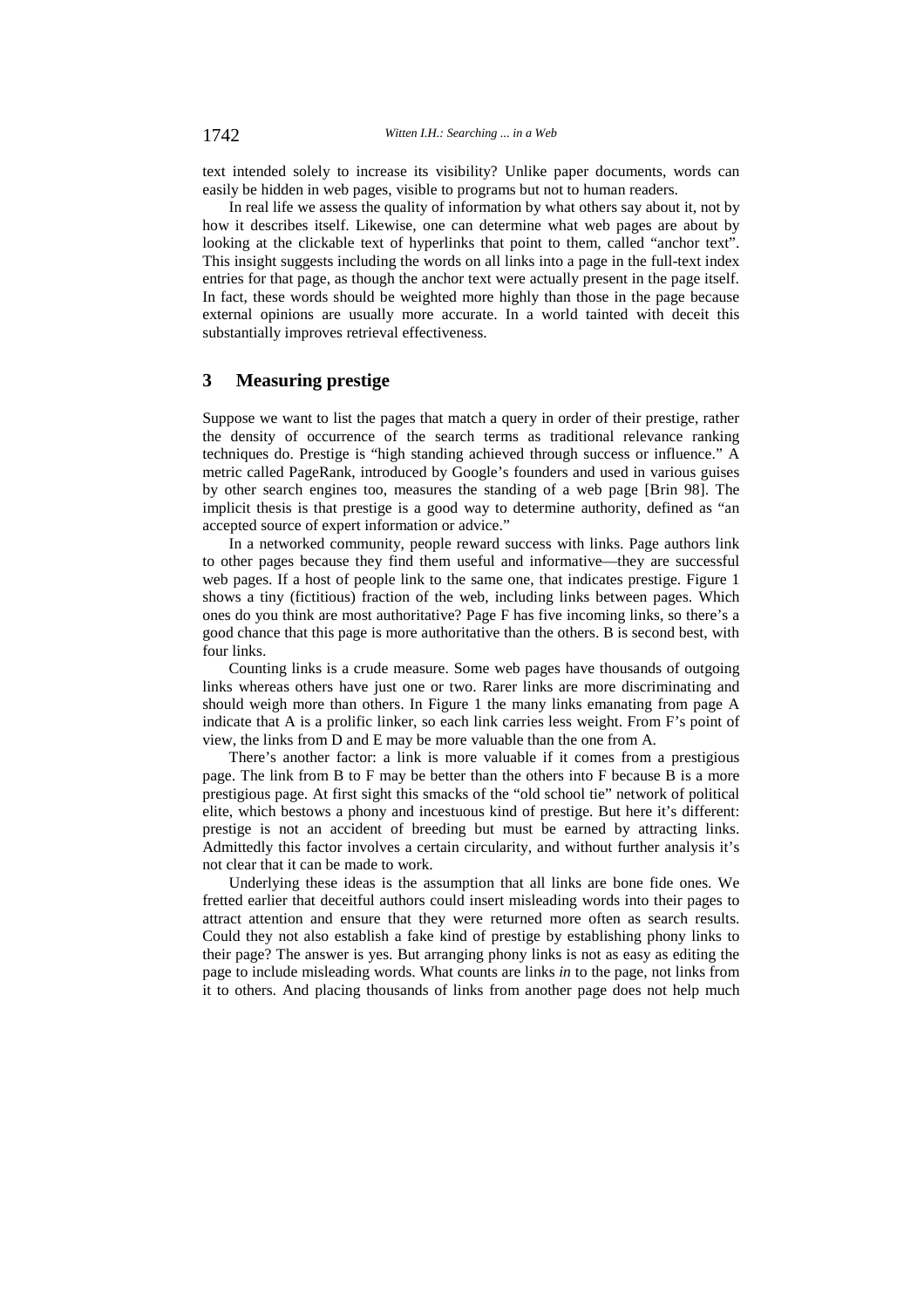

*Figure 1: A tangled web* 

because inlinks are not just counted—their influence is attenuated by the host of outlinks from the linking page.

To summarize: the PageRank of a page is a number between 0 and 1 that measures its prestige. Each link into the page contributes to its PageRank. The amount it contributes is the PageRank of the linking page divided by the number of outlinks from it. The PageRank of any page is calculated by summing that quantity over all links into it. The value for D in Figure 1 is calculated by adding one-fifth of the value for A (because it has five outlinks) to one-half the value for C. Mathematically, the rank  $r(q)$  of a page *q* is given by

$$
r(q) = \sum_{\text{pages } p \text{ that link to } q} \frac{1}{o(p)} r(p)
$$

where the sum is taken over all pages *p* that link to *q*, and  $o(p)$  is the number of outlinks of page *p*.

## **3.1 Calculating PageRank**

The definition is circular: how can you calculate the PageRank of a page without knowing the PageRanks of all the other pages? The answer is to use an iterative method. Start by randomly assigning an initial value to every page. The values could be chosen to be different, or they could all be the same: it doesn't matter (provided they're not all zero). Then recompute each page's rank by summing over its inlinks. If the initial values are thought of as an approximation to the true value of PageRank, then the new values are a better approximation. In successive iterations, the same method is used to recompute the rank for every page in the web. The process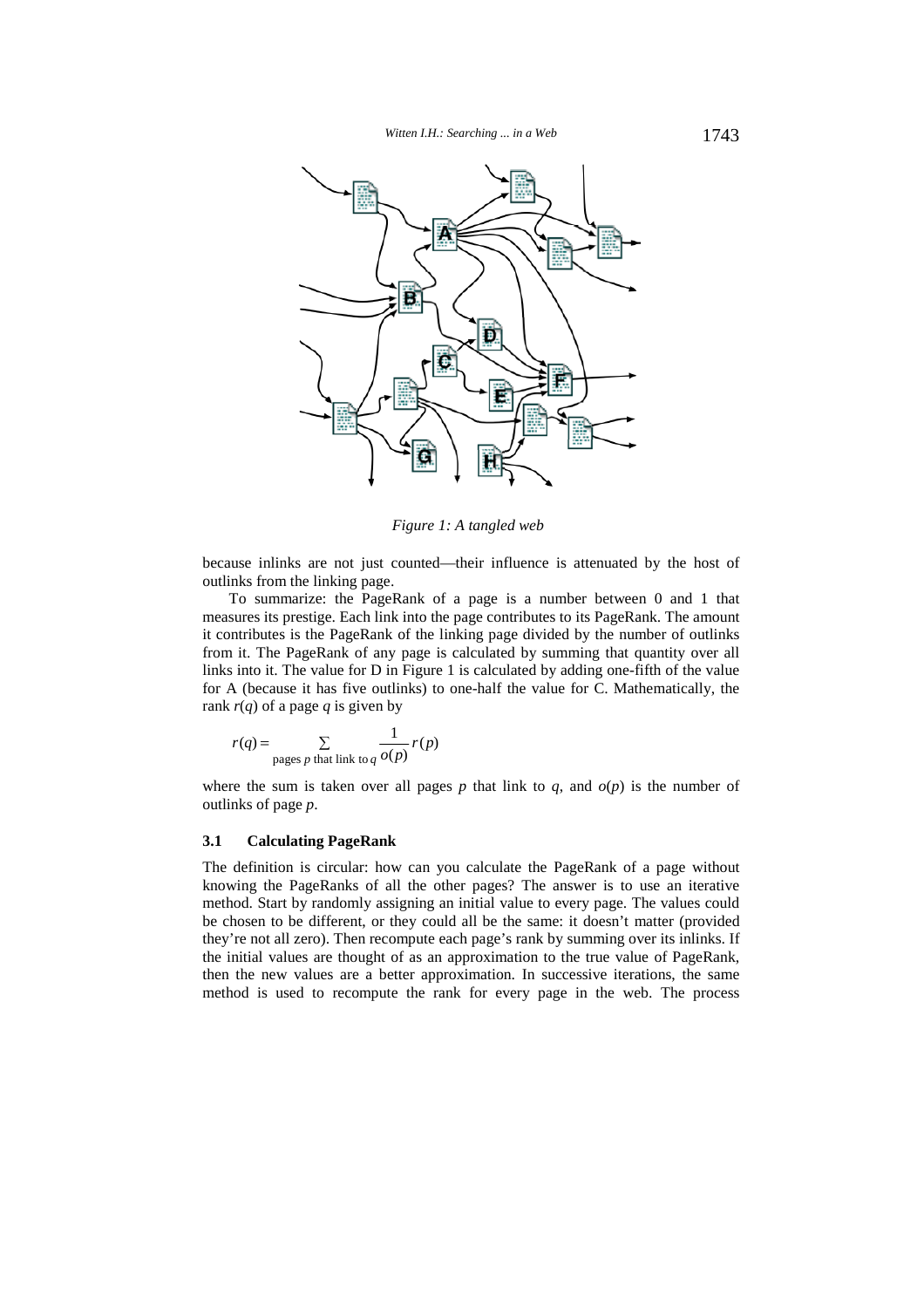terminates when, for every page, the next iteration turns out to give (almost) exactly the same rank as the previous one. With minor modifications discussed below (Section 4), this process is guaranteed to converge. The number of iterations depends on the desired accuracy (and other more technical factors). The problem can be formulated in terms of linear algebra, and the web presents the largest practical problem in linear algebra that has ever been contemplated.

The web's "connection matrix" is an array  $C(p,q)$  whose rows represent the links out of a particular web page, and whose columns represent the links into another web page.  $C(p,q)$  is 1 if page *p* contains a link to page *q*; otherwise it is 0. The dimensions of the array are the number of pages in the web: huge. Most entries are 0 since the probability of one randomly chosen web page linking to another is very small. Mathematically speaking,

$$
r(q) = \sum_{\text{all web pages } p} r(p) \frac{C(p, q)}{o(p)}.
$$

More compactly, using matrix notation,

$$
\underline{r} = \underline{N} \underline{r}
$$

where *N* is a normalized version of the web connection matrix in which each element  $C(p, q)$  is divided by the number of outlinks from *p*. (In practice, for this to work N must be an irreducible stochastic matrix, and some small modifications must be made to it to ensure this; we describe these below in Section 4.) This equation means that the vector  $r$  of page ranks is the principal eigenvector of  $\overline{N}$  (with eigenvalue 1). Such computations have been studied for 150 years and many methods have been developed for solving just the kind of problem that PageRank presents. The web presents the largest, most practical, matrix problem ever encountered. Suddenly the expertise of mathematicians is at the very core of companies that trade for billions of dollars on the stock exchange.

The iterative technique described above is what search engines use today, but the precise details are only known to insiders. The accuracy used for the final values probably lies between  $10^{-9}$  and  $10^{-12}$ . Brin and Page [Brin 98] reported 50 iterations for a much smaller version of the web than today's, before the details became commercial; several times as many iterations are probably needed now. Google is thought to run programs for several days to perform the PageRank calculation for the entire web, and the entire operation is—or at any rate used to be—performed every few weeks.

How should the initial values be set? The current values of PageRank would seem an excellent choice to begin the iteration; unfortunately this does not reduce the number of iterations significantly over a random starting-point. Some pages—for example, those concerning news and current events—need updating far more frequently than once every few weeks. Incrementally updating the PageRank calculation is an important practical problem: you somehow want to use the old values and take into account changes to the web—both new pages and new links on old pages. There are ways of doing this, but they don't apply on a sufficiently large scale. Approximate updating is an active research area that has received a great deal of attention in search engine companies. And none of it is published.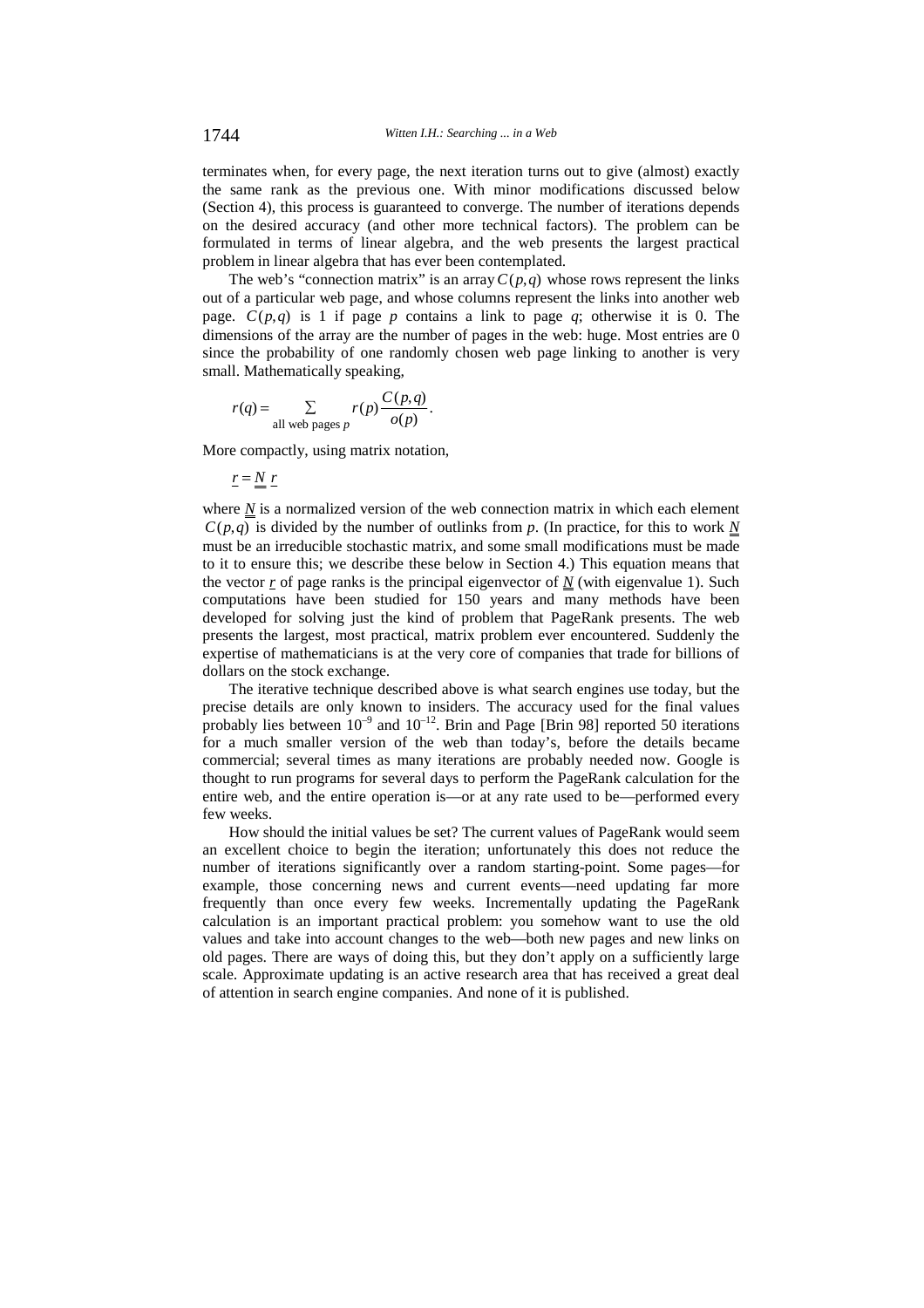## **3.2 Combining prestige and relevance**

To deal with one-word queries, all pages that contain the search term could be located and returned in order of prestige. But shouldn't the number of occurrences of the word be taken into account? And what about multiword queries? Ordinary ranked retrieval treats multiword queries as OR queries and calculates a relevance measure for each document to determine the order of results. The prestige model suggests combining this with PageRank.

Because the web is so vast, popular search engines treat all queries as AND queries, so that only pages that contain all the search terms are considered. However, there is still the question of how many times the search terms appear in each page. Moreover, search engines modulate the influence of terms in the page using heuristics. A word appearance is more important if it

- occurs in anchor text
- occurs in the title tag
- occurs in the document's URL
- occurs in an HTML heading
- occurs in capital letters
- occurs in a larger font than the rest of the document
- occurs early on in the document
- occurs in a HTML metatag.

A set of query terms is more influential if they

- appear close together
- appear in the right order
- appear as a phrase.

These could all affect the order in which search results are returned. However, the precise set of factors used by search engines today is unknown—and changes over time. For example, in an ideal world words in HTML metatags ought to be especially important, because these are intended to help characterize the content of the document. But tags are widely misused to give an erroneous impression of what the document was about. Today's search engines may treat them as more influential, or less, or ignore them, or even use them as negative evidence. Who knows? Only insiders.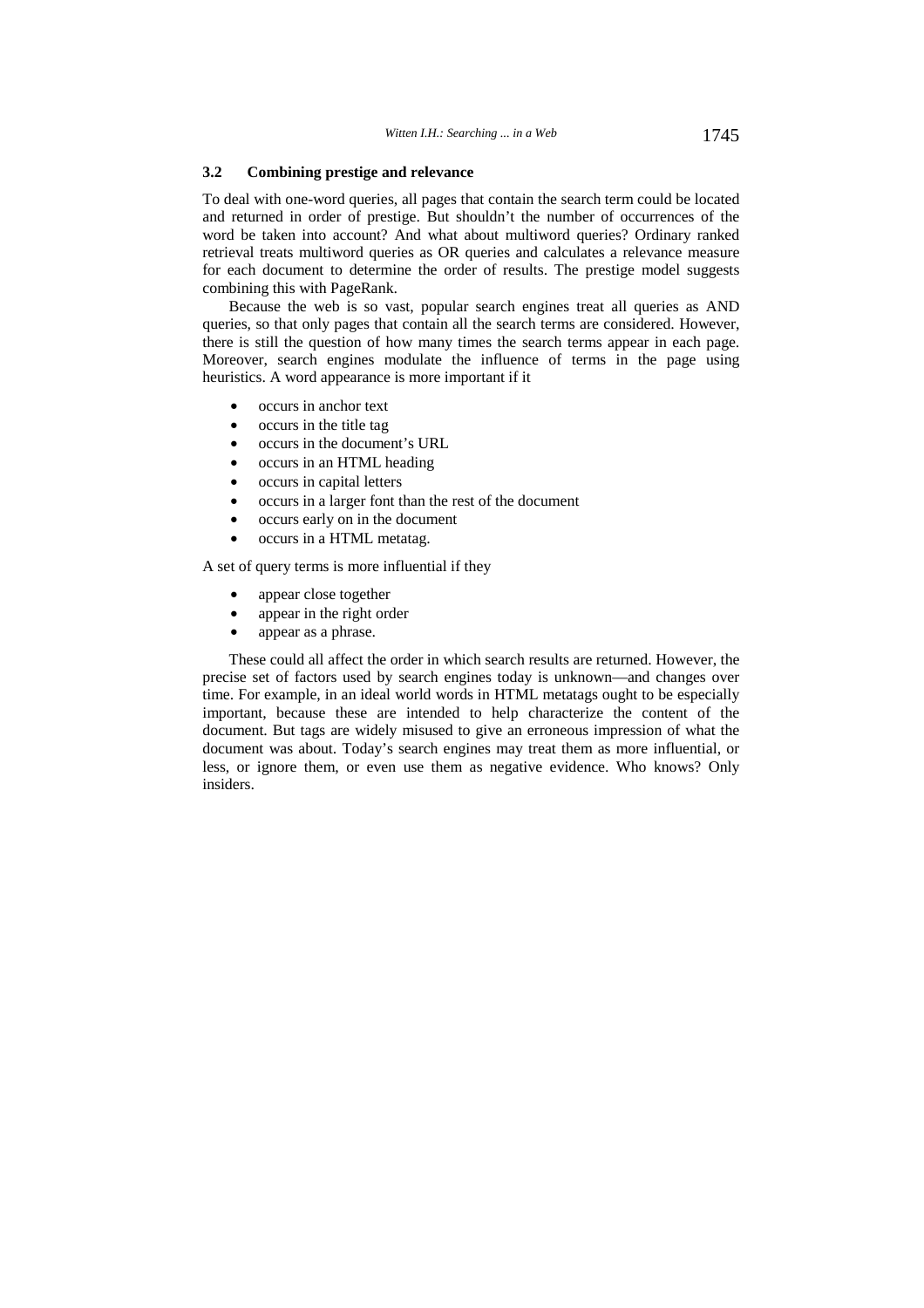

*Figure 2: Chart of the web* 

All these factors are combined with the PageRank of the returned document which clearly plays a dominant role—into a single measure, and this is used to sort documents for presentation to the user. The recipe is a closely guarded secret—think of it as the crown jewels of the search engine company. It changes from one month to the next to help fight spam.

## **4 The random surfer**

Imagine a web surfer who chooses an outlink at random from the page he is on and follows it, continuing forever. The probability of taking any particular link is smaller if there are many outlinks, which is exactly the behavior we want from PageRank. It turns out that the PageRank of a given page is proportional to the probability that the random surfer lands on that page. But this model highlights two problems. The surfer flows through the tangled web of Figure 1, arriving at a page through its inlinks and leaving it through its outlinks. What if there are no inlinks (page H)—or no outlinks (G)?

Figure 2 shows a chart of the web, produced during a systematic study of its hyperlink structure in 1999 [Broder 00]. The shape is reminiscent of a bowtie. The central knot is a giant subnet that we call the *main continent*, a large strongly connected structure in which all pages are linked together (the continent metaphor was introduced in [Barabási 02]). Here you can travel from one page to any other by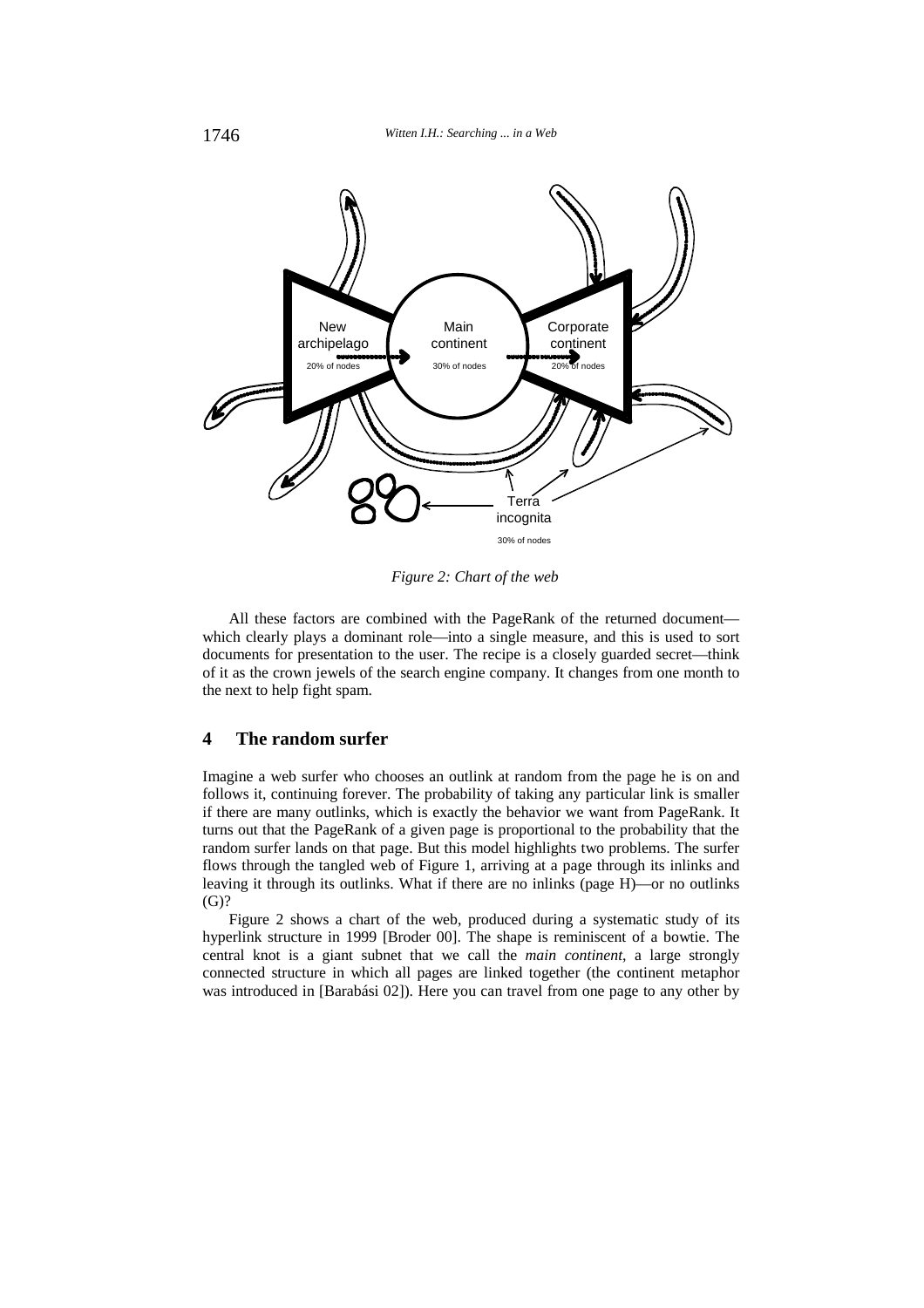following the links—just as when surfing with a browser. This is where most surfing takes place. Crawlers explore it all. It's the dominant part of the web.

The directed hyperlinks create other regions, also shown on the chart. There are three, each the same size or slightly smaller than the main continent. The *new archipelago*, though shown as a solid block, is in fact a large group of fragmented islands; the main continent can be reached from each island by following links. Most pages here are likely to be quite new, and haven't received many links. The archipelago's youth explains its fragmentation. The fact that it contains no large strongly connected components reflects its recent evolution—it's like the dawn of the web. It does nevertheless contain some old pages to which no-one in the main continent has thought fit to link.

*The corporate continent* comprises pages that are all reachable from the main continent. Some are sinks, pages without any outward links at all (for example, most Word and PDF files); however, these are a minority. This continent is highly fragmented and comprises an immense number of connected islands. Although it contains the second largest strongly connected component in the web (not shown on the chart), this component is hundreds of times smaller than the main continent. The corporate continent includes company websites that do not link out to the main continent. Though relatively small compared to the main continent, these islands are significantly larger than those of the new continent.

*Terra incognita* is the remainder of the universe. The distinctive feature of its pages is that surfers who reach them haven't come from the main continent and won't get there in the future—though they may have traveled from the new archipelago, and they may end up in the corporate continent. Linked trails in terra incognita do not cross the main part of the web: the pages are simply disconnected from it. However, as shown in the chart, pages in terra incognita can be connected to the new or corporate continents, giving rise to tendrils of two different kinds. Some tendrils only receive links from pages in the new continent, whereas others send links to the corporate continent. Like those in the new archipelago, pages in terra incognita are likely to be new.

Now the problem raised by a page with no outlinks (G) becomes apparent: it's a PageRank sink because once the surfer has entered he cannot leave. More generally, a set of pages might link to each other but not to anywhere else. This incestuous group is also a PageRank sink: the surfer gets stuck in a trap. He has reached an island that forms part of the corporate continent. As for a page with no inlinks (H), the surfer never reaches it. In fact, he never reaches any group of pages that has no inlinks from the rest of the web, even though it may have internal links, and outlinks to the web at large. He never visits the new archipelago.

Both these problems can be rectified by making small adjustments to the matrix *N*. A page with no outlinks is given a complete set of notional outlinks leading to every other page with a tiny probability. This makes the matrix "stochastic." And for pages with no inlinks, the matrix is adjusted to make the surfer, with a certain small probability, arrive at a randomly chosen web page instead of following a link from the one he is on. Then, if he's stuck in the corporate continent the surfer will eventually "teleport" out of it, and he will eventually explore the new archipelago by teleporting into it. This makes the matrix "irreducible." Mathematically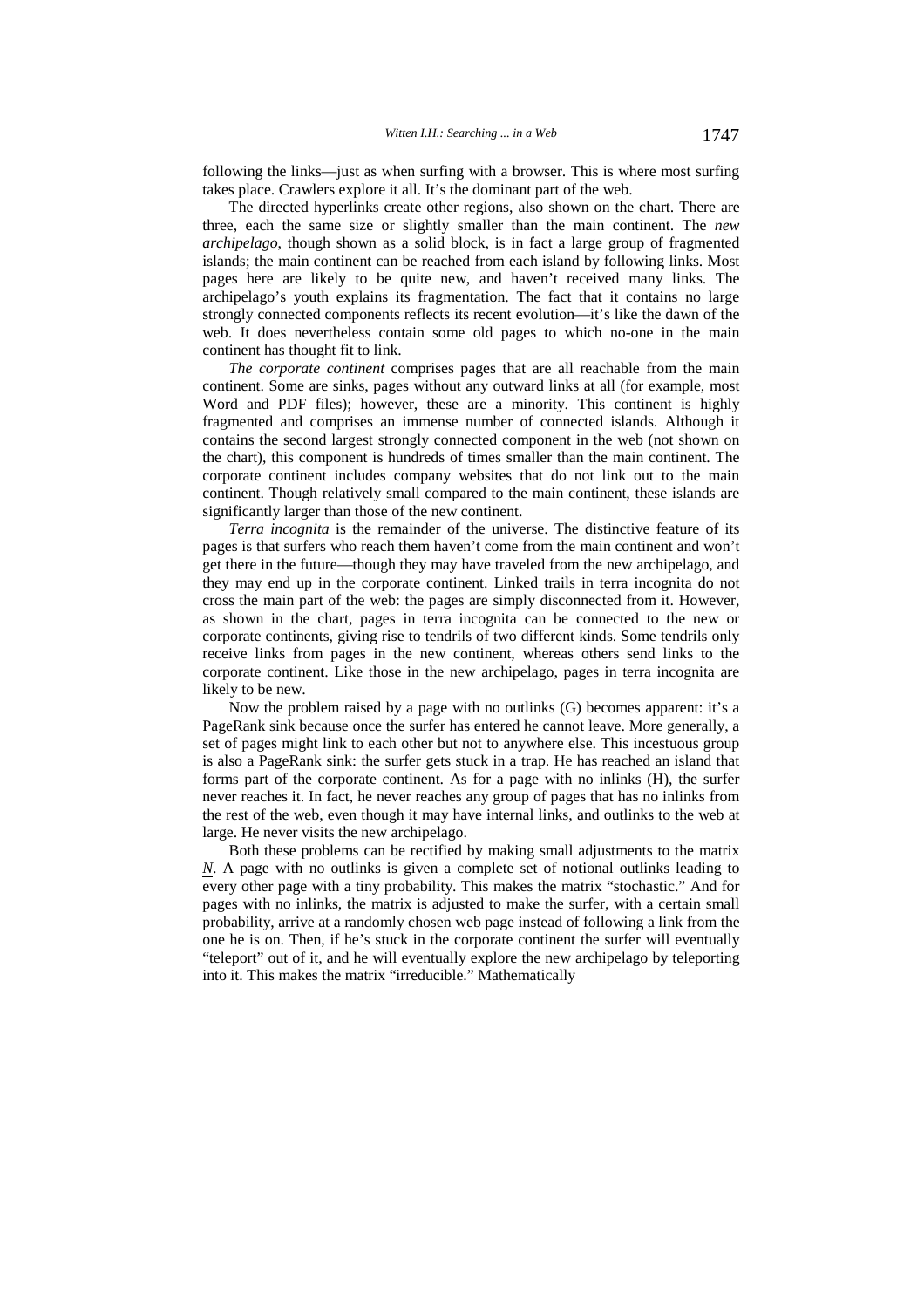$$
\underline{r} = \underline{N}' \underline{r},
$$

where  $N'$  is a modified version of  $N$  which is stochastic and irreducible.

The teleport probability has a strong influence on the rate of convergence of the iterative algorithm—and on the accuracy of its results. If it were set to 1 so that the surfer always teleported, the link structure of the web would have no effect on PageRank, and no iteration would be necessary. If it were 0 and the surfer never teleported, the calculation would not converge at all. Early published experiments used a teleportation probability of 0.15; some speculate that search engines increase it a little to hasten convergence.

Instead of teleporting to a randomly chosen page, you could choose a predetermined probability for each page, and—once you had decided to teleport—use that probability to determine where to land. This does not affect the calculation. But it does affect the result. If a page were discriminated against by receiving a smaller probability than the others, it would end up with a smaller PageRank than it deserves. This gives search engine operators an opportunity to influence the results of the calculation—an opportunity that they use to discriminate against certain sites (e.g., ones they believe are trying to gain an unfair advantage by exploiting the PageRank system).

## **5 Alternatives to PageRank**

The success of the PageRank concept was responsible for elevating Google to the position of the world's preeminent search engine. However, it is not the only game in town.

#### **5.1 Finding hubs and authorities for a query**

At the same time as Brin and Page were developing PageRank, an alternative was being investigated by computer science academic Jon Kleinberg [Kleinberg 98]. Called HITS for Hypertext-Induced Topic Selection, it has the same self-referential character as PageRank but the details are intriguingly different. Though their work proceeded independently, Page/Brin and Kleinberg's 1998 papers cite each other.

Whereas PageRank is a single measure of the prestige of each page, HITS divides pages into two classes: hubs and authorities. A hub has many outlinks; a good hub contains a list of useful resources on a single topic. An authority has many inlinks, and comprises a useful source document. Good hubs point to good authorities; conversely, good authorities are pointed to by good hubs. In Figure 1, page F looks like a good authority while A looks like a good hub. Each page has two measures, hub score and authority score. The hub score is the sum of the authority scores of all the pages it links to. The authority score is the sum of the hub scores of all the pages that link to it. Like PageRank, the solution can be formulated as a problem in linear algebra based on the web's connection matrix.

Unlike PageRank, the HITS method does not apply this technique to the whole web once and for all. Instead hub and authority scores are computed that are particular to the query at hand. Given a query, a set of related pages is determined as follows.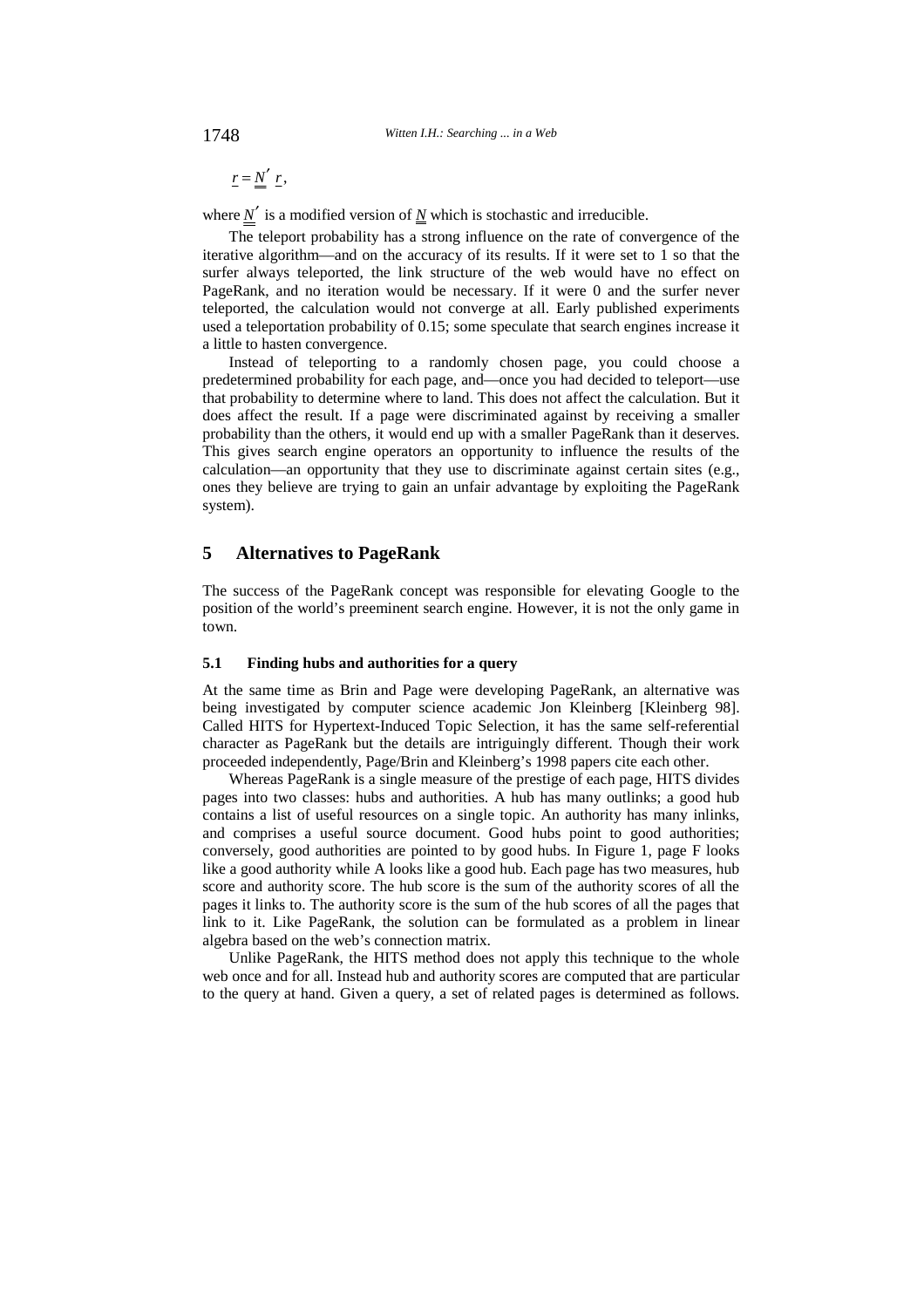First all pages that contain the query terms are located and placed in the set. Next, the pages that are linked to by these original set members, and the pages the original set members link to, are added to the set. The process could be continued, adding twolink neighbors, three-link neighbors, and so on, but in practice the set is probably quite large enough already. Indeed, it may be too large: perhaps having included all query-term pages only a few pages that each one points to should be added, along with a few pages that point to each query-term page.

The result is a subgraph of the web called the query's *neighborhood graph*. For each of its pages, hub and authority scores are derived using the above technique. In fact, division into hubs and authorities sidesteps some of PageRank's convergence problems. However, lesser convergence problems can still arise, and similar solutions apply. Of course, the computational load is far smaller than for PageRank because we are dealing with a tiny subset of the web. On the other hand the work must be redone for every query, rather than once a month as for PageRank.

A nice feature of HITS is that it helps with synonyms. A classic problem of information retrieval is that many queries do not return pertinent documents merely because they use slightly different terminology. For example, search engines like Google do not return a page unless it contains all the query terms. HITS includes in the neighborhood graph pages that are linked to by query-term pages, and pages that link to query-term pages. This greatly increases the chance of pulling in pages containing synonyms of the query terms. It also increases the chance of pulling in other relevant pages. For example, there is no reason to expect that Toyota or Honda's home pages should contain the term *automobile manufacturers*, yet they are very much authoritative pages on the subject.

#### **5.2 Discovering web communities**

Within the web it seems plausible that you many different communities could be identified. Each would contain many links to the web pages of other community members, along with a few external links. Scientific communities are a good example: biologists tend to link to web pages of other biologists. In fact, clusters of self-referential nodes in a graph can be identified using the matrix technique. The principal eigenvector represents the dominant web community, and other eigenvectors relate other communities. It would be fascinating to apply this method of social network analysis to the web graph, but because of its immense size this is impractical [Gibson 98].

The fact that HITS works with a far more manageable matrix than the entire web opens the door to new possibilities. The hub and authority scores found by the iterative algorithm we have described represent the structure of the dominant community. Other techniques can be used to calculate alternative sets of scores, many of which represent identifiable subcommunities of the original set of web pages. These might give more focused results for the user's query.

Consider the neighborhood graph for a query, and recall that pages containing the query terms have been augmented by adding linking and linked-to pages as well. These pages will likely cover several different communities that use the same terms in different ways. Each community has its own hubs and authorities. Rather than simply returning a list of search results, a query gives an entrée into the entire space, created on the fly by the search engine. The original broad topic is distilled into subtopics,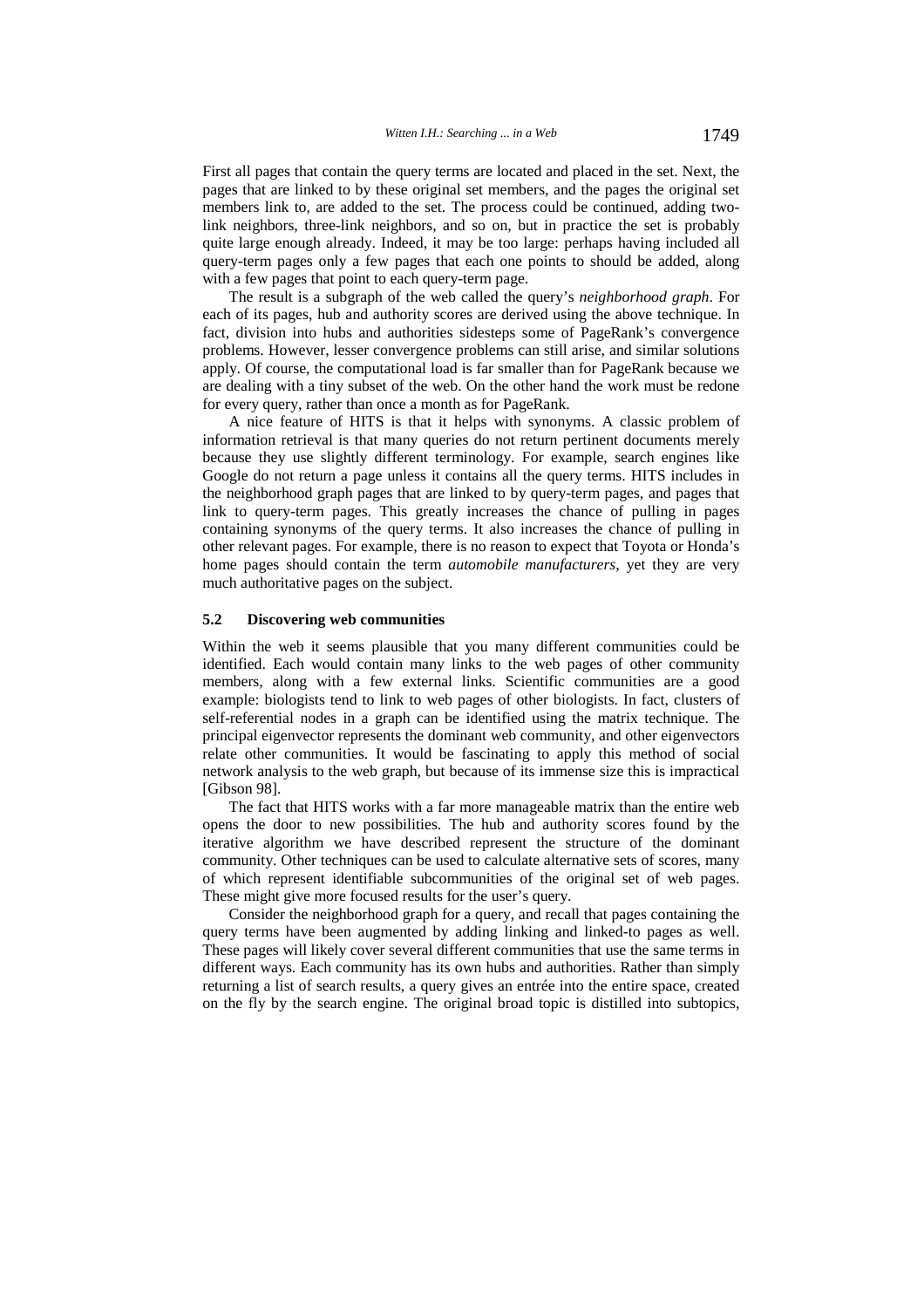and high-quality pages are identified for each one. For example, a search for *soprano*  might identify sets of web pages associated with *Marie-Adele McArthur* (a renowned New Zealand soprano), *Three Sopranos* (the operatic trio), *The Sopranos* (a megapopular U.S. television show) and several other choices.

Is it really feasible for a search engine to do all this work in response to a single user's query? Are social network algorithms efficient enough to operate on the fly? [Davison 99] report that it takes less than a minute of computation to process each query—fast, but nowhere near enough to satisfy impatient users, and far beyond what a mass-market search engine could afford. Of course, just how search engines work is a closely guarded secret. This is why mathematicians expert in matrix computation suddenly became hot property.

#### **5.3 Learning to rank**

Analyzing huge networks containing immense amounts of implicit information will remain a fertile research area for decades to come. Today it is bubbling with activity, as befits a business populated by a mixture of mathematicians and multimillionaires. We can be sure that radical new methods will appear, perhaps ousting today's megadragons. (Unfortunately, if we want to know how they work we will probably just have to guess.) The book is by no means closed on search engine technology.

Techniques of machine learning are being recruited to the task of ranking web pages. To do this, first create a "training set" with many examples of documents that contain the terms in a query, along with human judgments about how relevant they are. The learning algorithm analyzes this training data and comes up with a way to predict the relevance judgment for any document and query. This is used to rank queries in the future.

Machine learning involves straightforward algorithms that take a set of training data and produce a model for calculating judgments on new data [Witten 05]. A common method is to use numeric weights to combine different features of the document—for example, the features listed in Section 3.2 above. Each feature might simply be multiplied by its weight and summed together. The weights reflect the relative importance of the features, and training data is used to derive suitable values for them—values that approximate the relevance judgments assigned to the training examples by human evaluators. Of course, we want the system to work well not just for the training data, but for all other documents and queries too.

The system cannot come up with a different set of weights for each query—there are an infinite number of possible queries. Instead, for each document a set of feature values is calculated that depend on the query term—for example, how often it appears in anchor text, whether it occurs in the title tag, whether it occurs in the document's URL, how often it occurs in the document itself. And for multi-term queries, how often two different terms appear close together in the document, and so on. There are many possible features: typical algorithms for learning ranks use several hundred let's say a thousand. Given a query, a thousand feature values are computed for every document that contains the query terms, and combined to yield its ranking. They may just be weighted and added together. Some machine learning techniques combine them in ways that are slightly more complex than this, but the principle remains the same.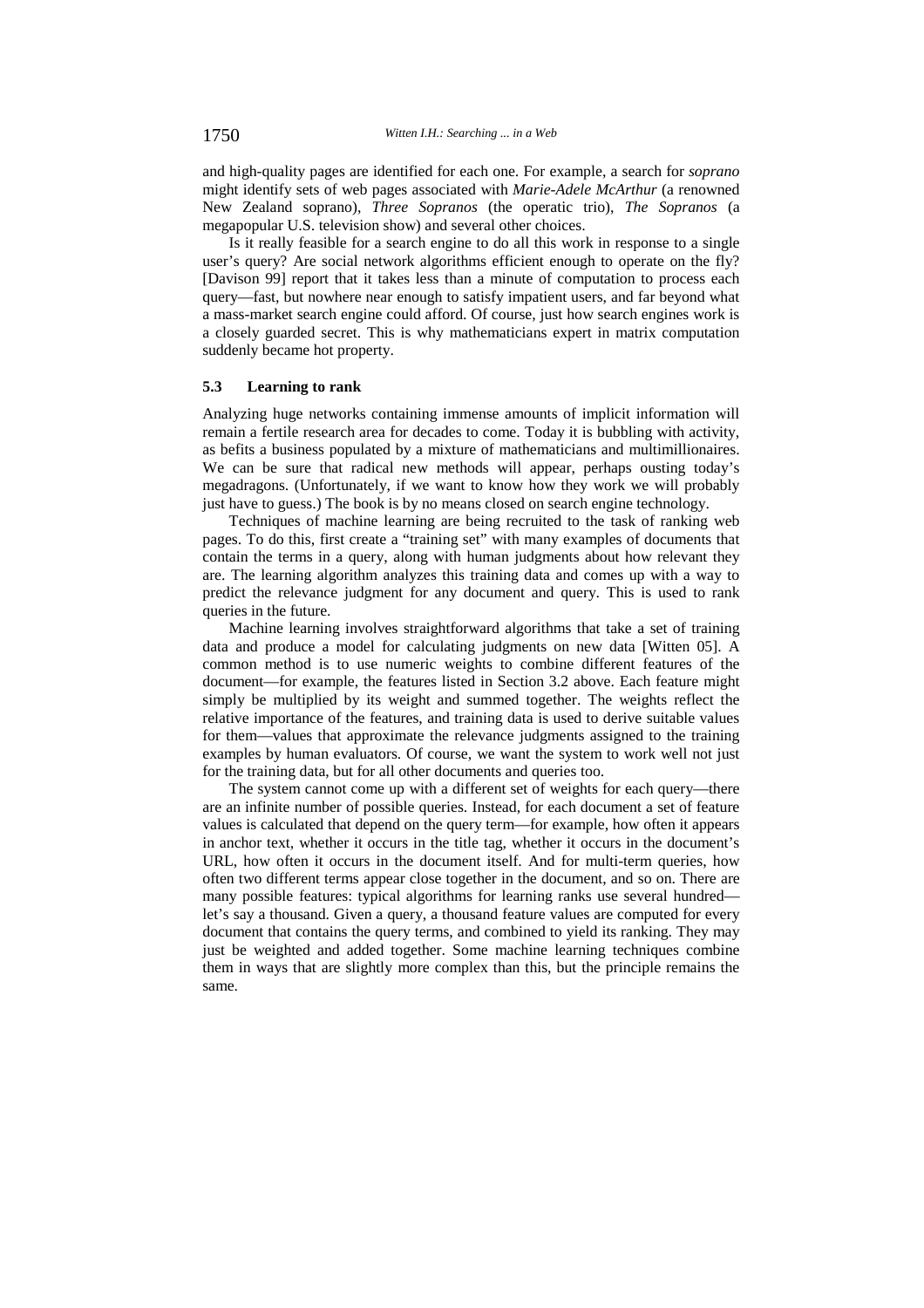The problem is to derive the one thousand weights from the training data in a way that yields a good approximation to actual human judgments. There are many different techniques of machine learning. Microsoft's MSN search engine uses a technique called RankNet that employs a "neural net" learning scheme [Burges 05]; a related algorithm is described by [Diligenti 03]. Despite its brainy anthropomorphic name, this need not be any more complex than calculating a weight for each feature and summing them up [Witten 05].

## **5.4 User feedback**

Learning techniques have the potential to improve their performance as new data is gathered from users of a search engine. Judgments of which documents are approved and disapproved give a rich set of additional information for the search engine to use. In practice, harried users are hardly likely to give explicit feedback about every document in the search results. However, information can be gleaned from the user's subsequent behavior. Which documents does she click on, how long does she dwell on each one, and are her needs satisfied or does she return to search again? There is much information here, information that could be used to improve search performance in general as well as to improve results for specific searches. Typical queries are not unique, but are issued many times by different users. The subsequent behavior of each user could be integrated to provide an enormous volume of information about which documents best satisfy that particular query.

You might object that once you have made a query, search engines do not get to see your subsequent behavior. However, they can easily intercept the clicks you make on the search results page: they simply return information about which link is clicked by redirecting the link back through their own site. It does seem difficult to determine information about your subsequent behavior: how long you spend with each document, or what you do next. But that depends. Who wrote the web browser? Have you downloaded the Google toolbar (a browser add-on)? If the outcome improves the results of your searches, you might well be prepared to share this information with the dragons. After all, you're sharing your queries—which may reflect your most intimate hopes and fears.

Full-text search, the classic retrieval method, uses information supplied by authors of the document text. Link analysis uses information supplied by other authors—ones who link to the document. User feedback, the next wave, uses information supplied by users—readers, not writers. It's potentially far more powerful because it is these end users, not the authors, who are actually doing the searching.

## **5.5 Bibliometrics**

The ideas underlying PageRank echo bibliometric techniques that are used to analyze the citation or cross-reference structure of the printed literature [Egghe 90]. Scientists are ranked on the basis of the citations that their papers attract. In general, the more citations your papers receive, the greater your prestige. But citations carry more weight if they come from someone who references selectively rather than citing copiously. There's also a parallel to teleporting: scientists with no citations at all still deserve a non-zero rank.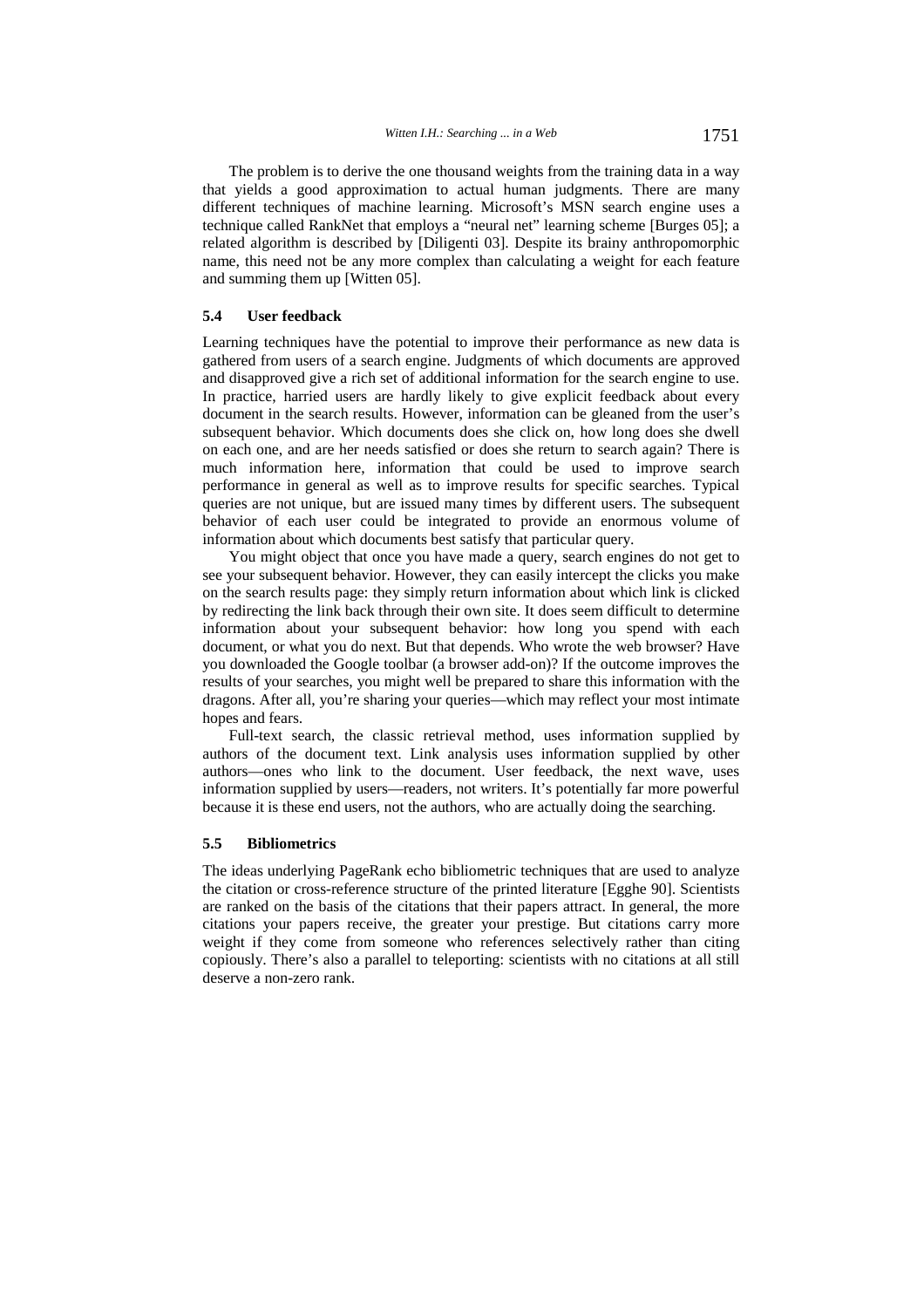The *impact factor*, calculated each year by the Institute for Scientific Information (ISI) for a large set of scientific journals, is a widely used measure of a journal's importance [Garfield 72]. It has a huge, though controversial, influence on the way published research is perceived and evaluated. For a given journal in a given year it is defined as the average number of citations received by papers published in that journal over the previous two years, where citations are counted over all the journals that ISI tracks. In our terms, it is based on counting (rather than weighing) inlinks.

More subtle measures have been proposed, based on the observation that not all citations are equally important. Some have argued that a journal is influential if it is heavily cited by other influential journals—a circular definition just like the one we used earlier for "prestige." The connection strength from one journal to another is the fraction of the first journal's citations that go to papers in the second. In concrete terms, a journal's measure of standing, called its *influence weight*, is the sum of the influence weights of all journals that cite it, each one weighted by the connection strength. This is essentially the same as the recursive definition of PageRank (without the problem of pages with no inlinks or no outlinks). The random surfer model applies to influence weights too: starting with an arbitrary journal you choose a random reference appearing in it and move to the journal specified in the reference. A journal's influence weight is the proportion of time spent in that journal.

## **6 Making it work in practice**

How search engines actually deliver the goods is one of the marvels of our world. Full-text search is an advanced technology. Although the concepts are simple, making them work is not. Leading search engines process millions of queries per second and respond to each one in half a second. They index many terabytes of text, and though disks may be large and cheap, organizing information on this scale is daunting. But the real problem is that with computers, time and space interact. For speed, everything must be in main memory. To scale up, everything must be on disk. Advanced computer science algorithms are required to manage the conflict. Couple full-text searching with link analysis: searching in a web. This involves advanced mathematics. Calculating PageRank, or building the neighborhood graph's connection matrix and analyzing it to determine communities, are not easy. Combining prestige and relevance, and optimizing the various factors involved, involves tedious experimentation with actual queries and painstaking evaluation of search results. All these affect your company's bottom line, in a hotly competitive market.

An even greater technical marvel than fast searching and web analysis is the standard of responsiveness and reliability set by search engines. Each search engine company has tens or hundreds of thousands of interlinked computers. In part, speed and reliability is obtained by having separate sites operate independently. If the lights go out in California the site in Texas is unaffected. Your query is automatically routed to one of these sites in a way that balances the load between them, and if one is down the others silently share its burden. At each site the index and the cached web pages are split into parts and shared between different computers—thousands of them. Vast arrays of standard machines are more cost effective than specially designed supercomputers. The components are like ordinary office workstations, loaded with as much memory and disk as they can hold without going to special hardware. But the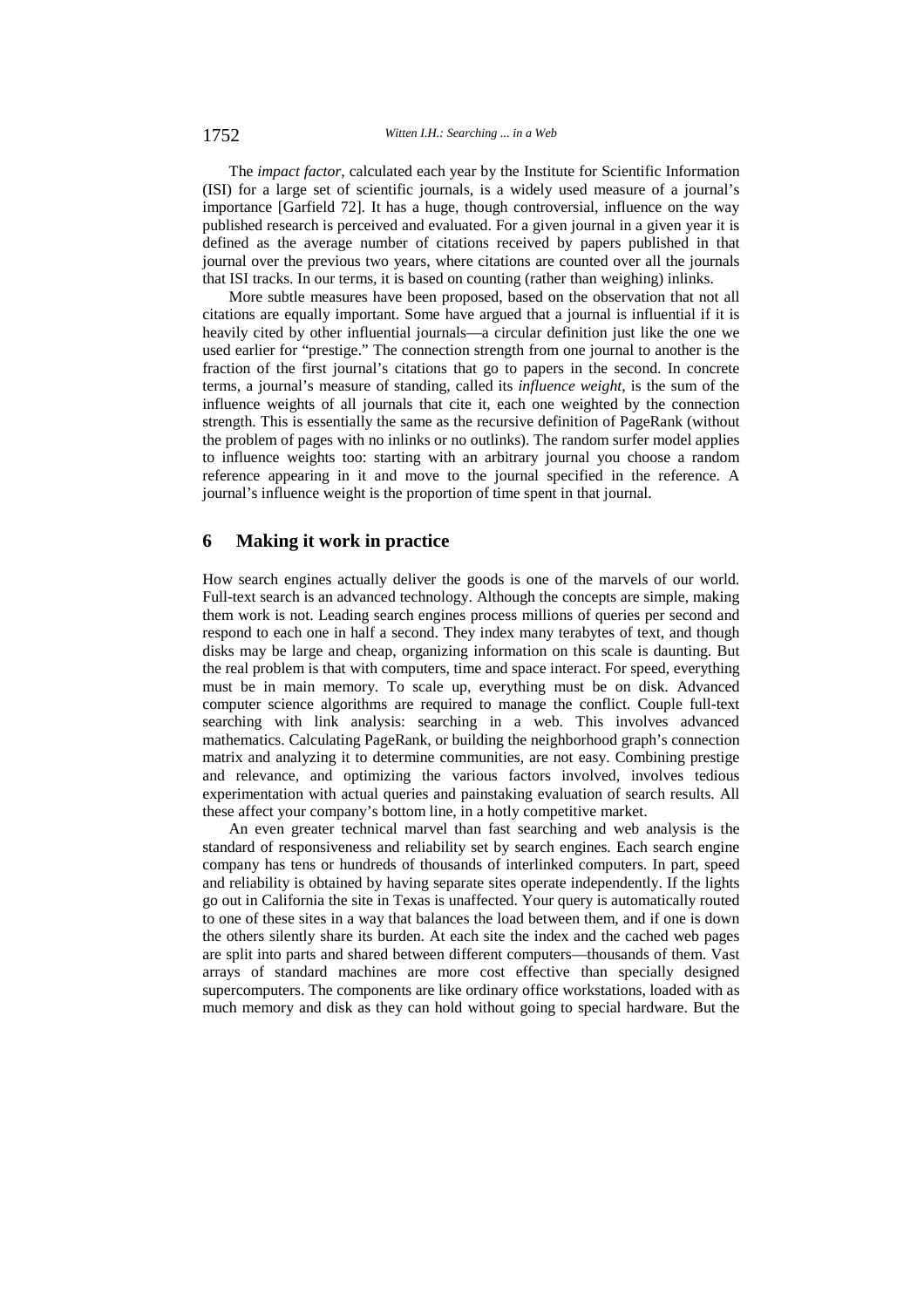machines are not boxed like office workstations; they are naked and mounted *en masse* in custom-designed racks.

Creating and operating such network presents great challenges. Most search engine companies probably use the Linux operating system—Google certainly does. Wherever possible they use open source software—for databases, for compressing the text, for processing the images, for the countless routine tasks that must be undertaken to maintain the service to users. When you have ten thousand computers you must expect many failures. One calendar day times ten thousand corresponds to 30 years. With so many machines there will be hundreds of failures every day. The system monitors itself, notices wounds, isolates them, informs headquarters. Its human operators are kept busy swapping out complete units and replacing them with new ones. Since you must plan for failure anyway, why not buy cheaper, less reliable machines, with cheaper, less reliable memory?

## **7 How we use search engines**

Experienced searchers exercise great discrimination in how they search the web—or at least they know they ought to. They often consult more than one search system, including the many specialized tools that are available. They readily distinguish advertising from third-party opinion, and they evaluate and crosscheck the source of information. They always carefully assess the credibility of the pages that are returned, using knowledge and experience built up over time. But most users particularly inexperienced ones—access the web using just one search portal and accept what it returns on good faith. If they are dissatisfied with the result of their query the overwhelming majority prefer to formulate another query for the same engine than switch to another information portal. Ordinary users do not realize that they lack any knowledge of how information is being selected for their attention—or if they do, they rarely reflect upon this fact.

Surveys have revealed that over two-thirds of users believe that search engines are a fair and unbiased source of information. In spite of the trust they place in these tools, the most confident users are ones that are less knowledgeable and experienced in the world of search. In particular, many are blissfully unaware of two controversial features: commercialism, in the form of sponsored links, and privacy, because search engines track each user's search history—and under certain circumstances, their browsing history too.

Studies have shown that only around 60% of users can identify commercially sponsored links in the search results, a proportion that remained unchanged over a period of two years. Ignorance of potential privacy invasion is even more prevalent. Nearly 60% of users are unaware that their online searches are tracked, and, when informed, over half disapprove of this practice. Some claim they would even stop using a search engine if they knew.

The potential effect of commercial—and political—exploitation of individuals' search history is dramatic. For the sake of democracy and transparency in our society, people's attention must be drawn to the possibility that their privacy may be violated. Most users remain unaware of the processes they invoke when interrogating the web. As citizens and consumers, we all have the right to know what is happening, who is in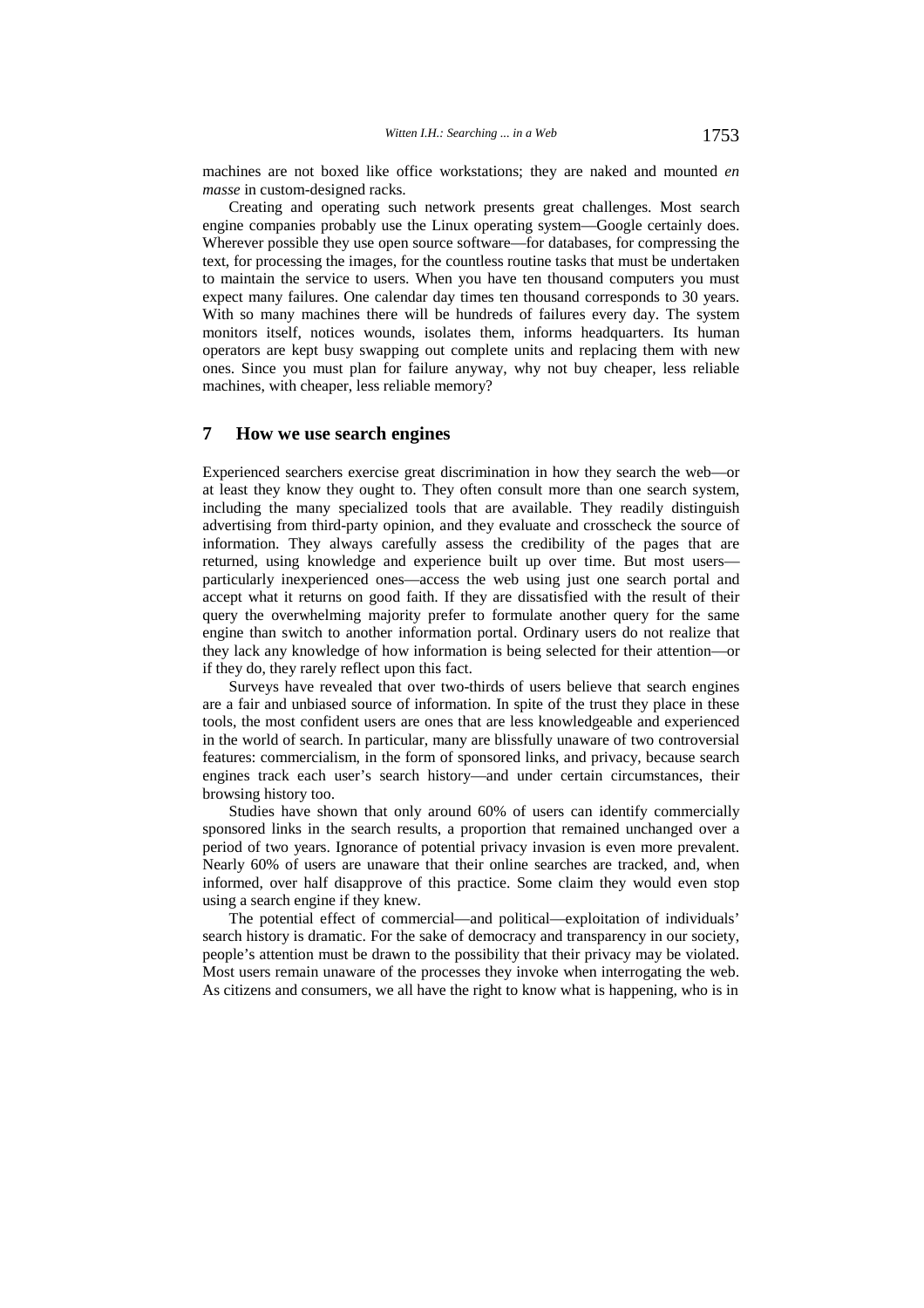a position to exploit our private data and what are the guarantees that the services we use are fair and unbiased.

| <b>United States</b>                        | <b>United Kingdom</b>                   | <b>South Africa</b>                                      | New Zealand                                            |
|---------------------------------------------|-----------------------------------------|----------------------------------------------------------|--------------------------------------------------------|
| <b>States and Capitals</b>                  | CIA World<br>Factbook—United<br>Kingdom | News results for "South The official tourism"<br>Africa" | New Zealand site                                       |
| <b>US</b> Senate                            | UK-National<br><b>Statistics</b>        | Welcome to South<br>Africa                               | New Zealand Herald                                     |
| <b>US Census Bureau</b>                     | Patent Office of the<br>UK              | South Africa                                             | CIA World Factbook— CIA World Factbook—<br>New Zealand |
| <b>US</b> Government<br>Official Web Portal | <b>UK</b> Parliament                    | South African<br>Government Portal                       | National Library of New<br>Zealand                     |
| <b>US Postal Service</b>                    | Website of the UK<br>Government         | South Africa Online<br>(tourism)                         | <b>Immigration New</b><br>Zealand                      |

*Table 1: Top search results for four different countries (Google, early 2006)* 

## **7.1 An example**

The web contains many inbuilt biases. As a concrete example, consider the information about different countries that is obtained by simply submitting their name to a standard search portal. These are certainly not well-focused queries, but you can imagine citizens casually seeking general information about their homeland, or enquiries from potential tourists. We choose this modest example not for its subtlety but because it is something to which we can all relate.

Table 1 shows the top five links returned by a search engine (Google) in early 2006 for the queries *United States*, *United Kingdom*, *South Africa*, and *New Zealand*. Of course, search results are highly volatile; they will certainly have changed radically by the time you read this—as we will see below. Nevertheless, they make a clear point. The results for the first two countries largely reflect their citizens' interests: four of the five links are to national institutions. For the last two they largely reflect visitor and immigration information: only one link each is to a national institution of central interest to citizens. Moreover, the *CIA World Factbook* figures prominently in three of the four results, a fact that these country's citizens may not appreciate—they could be forgiven for assuming that it presents a U.S.-centric view.

Table 2 shows the top five links returned (by Google) in July 2007; this time we have included *India* alongside the other four countries. Thankfully the CIA World Factbook has been demoted (to position 26, 16, 25, 20 for *United Kingdom*, *South Africa*, *New Zealand* and *India* respectively), but it is replaced by Wikipedia—also a controversial information source, and one that is potentially volatile. There has been some movement towards a more equitable distribution of information returned for different countries. For example, Wikipedia is also the top hit for *United States*. For all five countries, official government portals now appear in the top five hits. One tourism site—an official Government one—now appears for the UK. However,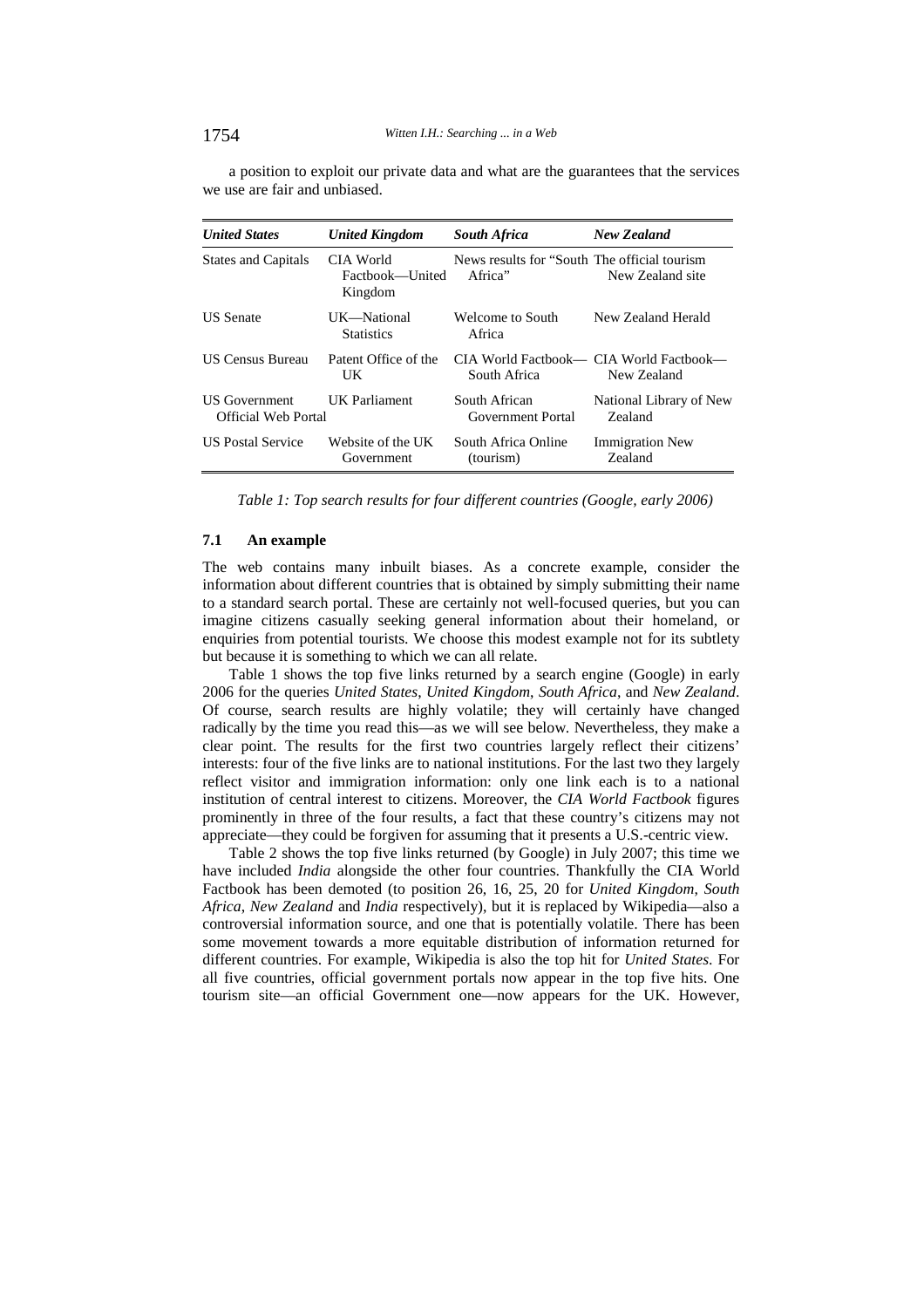commercial sites figure strongly for *South Africa*, *New Zealand* and *India*. Tourism still dominates *New Zealand* (3 out of 5 hits), features strongly for *South Africa* and *India* (2 out of 5 hits), and is entirely absent for *United States*.

| <b>United States</b>                                    | <b>United Kingdom</b>                                    | <b>South Africa</b>                                   | <b>New Zealand</b>                                               | <b>India</b>                                      |
|---------------------------------------------------------|----------------------------------------------------------|-------------------------------------------------------|------------------------------------------------------------------|---------------------------------------------------|
| United States $-$<br>Wikipedia                          | United Kingdom -<br>Wikipedia                            | Welcome to South<br>Africa (national<br>tourism site) | The official tourism India - Wikipedia<br>New Zealand site       |                                                   |
| <b>States and Capitals</b>                              | VisitBritain (national South Africa -<br>tourism agency) | Wikipedia                                             | New Zealand -<br>Wikipedia                                       | Welcome to India<br>(commercial)<br>tourism site) |
| US Government Web UK Government<br>Portal               | department for<br>foreign affairs                        | South Africa hotels<br>(commercial<br>tourism site)   | 100% Pure New<br>Zealand<br><i>(commercial)</i><br>tourism site) | Incredible India<br>(Government)<br>tourism site) |
| <b>US News</b>                                          | UK history,<br>geography,<br>government, and<br>culture  | South Africa's<br>official gateway                    | <b>Immigration New</b><br>Zealand                                | Yahoo! India                                      |
| US history,<br>geography,<br>government, and<br>culture | UK Indymedia:<br>independent media<br>organizations      | South Africa<br>Government Portal                     | New Zealand travel<br>(Government)<br>tourism site)              | National Portal of<br>India                       |

*Table 2: Top search results for five different countries (Google, mid 2007)* 

## **7.2 Bias**

It is hard for us to appreciate the inbuilt biases caused by unequal access to the web. Note that these biases are subtle and our example is not; we use nations merely as a simple, easily graspable illustration. We are certainly not suggesting nationalistic solutions; indeed, we would argue strongly against them. Enterprises organized on a national or regional scale with a component of public leadership and funding are a far cry from the lone young geniuses, working for love rather than money, who created the search engines we have today and grew into talented entrepreneurs whose dragons are breathing fire at the advertising legends of Madison Avenue. The efforts of national governments are most unlikely to lead to better search. Anyway, the problem is a far broader one of multiple perspectives in general.

The issue is both complex and slippery. Search engines act according to legitimate commercial interests when they privilege certain mainstream results. In doing so they also satisfy the desires of most users, who are primarily interested in information from major web sites. But a direct consequence of the legitimate behavior of private actors is a shrinkage in the public space. In the long run everyone loses including search engines, whose popularity is founded on a collectively shared belief that they provide fair and equitable access to the full extent of the riches contained in the largest information repository on earth.

When we search the web we seek more than an answer to a question: we also strive to determine what we do not know. As Socrates asked 2,400 years ago, how can you tell when you have arrived at the truth when you don't know what the truth is?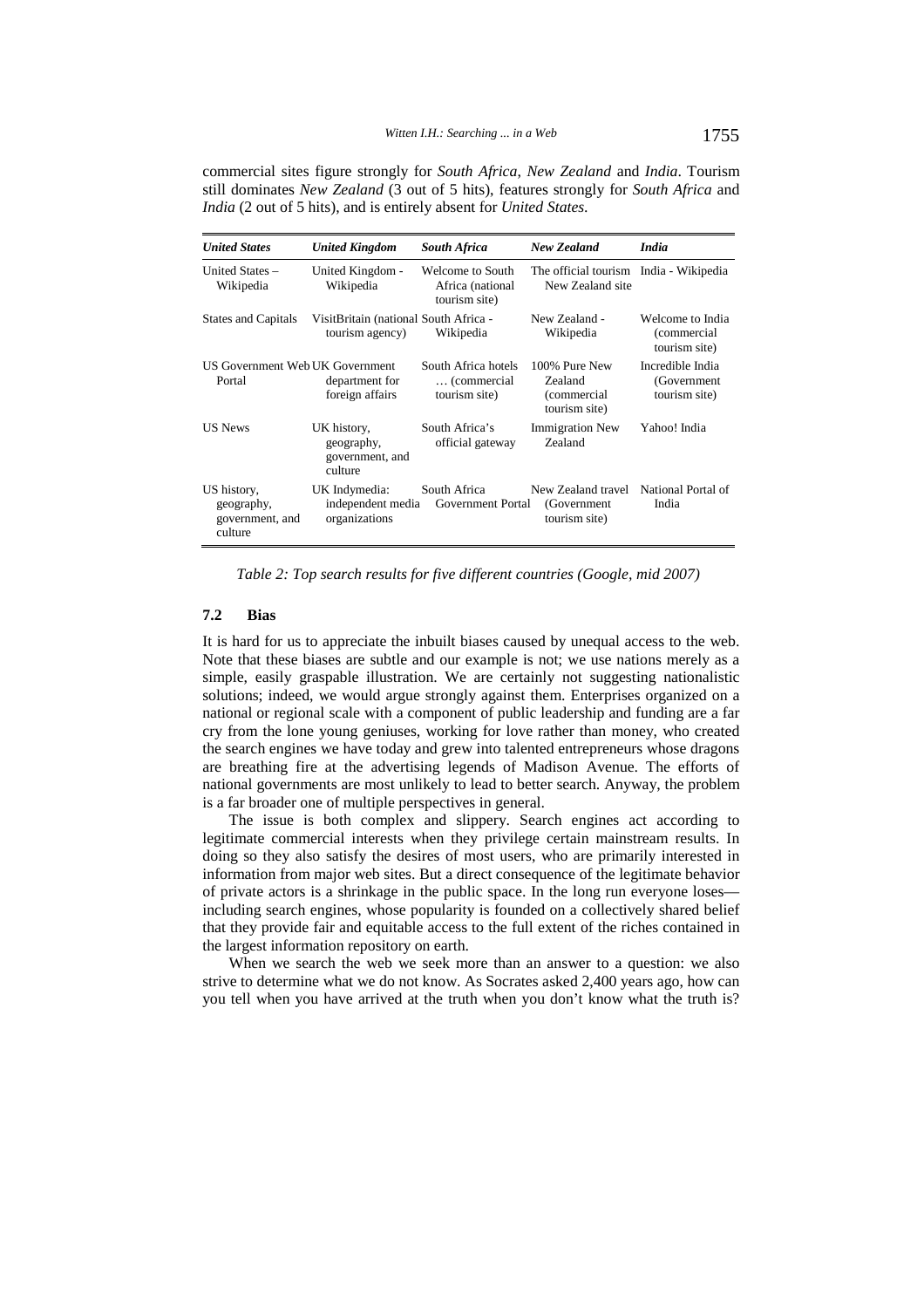John Battelle, an influential commentator who founded the trendy technology magazine *Wired* and has personally interviewed many prominent figures in the search business, recently identified two reasons for searching online: to recover things that we know exist on the web, and to discover things we assume must be there. In the first case, when trying to recover something we know exists, we will likely recognize the effectiveness (or lack of it) of the response to our query—for the process is one of recollection, not discovery. In the second, he has rediscovered Socrates' paradox: it will be far from easy to evaluate the results received. We can welcome the information that the search engine provides, or reject it; but either way we can do no more than guess. Most likely we will accept the result, for with no clue about what to expect how can we reject the proposed information on the basis of quality?

In practice, many users exhibit an acute lack of awareness when evaluating sources thrown up by their web queries. A study of college students who used search engines to answer a set of questions found that they uncritically accepted their responses. Subjects placed full reliance on information presented by the web, and had complete confidence in search engines as the privileged way to access it. In the fields of advertising, government affairs and propaganda students were particularly susceptible to misinformation and came up with incorrect answers. Clearly, users require training in ways of evaluating information sources, and in the need to reflect critically on the results yielded by any given query. Search engines should be no more than a starting point for the complex process of research and evaluation. For the web to remain a public good, the public—not just students, but the populace at large must be trained to use it discriminatingly.

## **7.3 Privacy**

Most major web sites publish privacy policies, but often only in small print that is hard to find. If you do have the patience to locate and read them you will discover that popular sites have policies that allow them to do anything they want with the personal data you give them. This means that the owners are prepared to share personal information with third parties whenever—in their own opinion—they need to, without having to inform users at all. You would never know; you would never know why; and you would have no appeal.

On the other hand, when asked to register on a website users freely donate their personal information without reflecting on whether or why the requested information is required. There's little point in worrying about such matters because you have no opportunity to negotiate or question what is being asked for: the choice is simply to proceed with the registration process, or not. Of course, there is no compulsion to use any web site: users benefit from an information service for which no charge is made.

The services provided by web dragons are hardly optional in today's world of information. Without search engines knowledge workers would be crippled. And although you may not have to explicitly register for a search service, web query data is a marketer's dream. (It's also a blackmailer's dream, a private investigator's dream, and a nosy government's dream.) This points the spotlight at the web dragons' privacy policies, and raises questions about exactly what is meant or implied by every word and clause.

Ethical considerations of online privacy are governed by two separate principles. The first, *user predictability*, delimits the reasonable expectations of a person about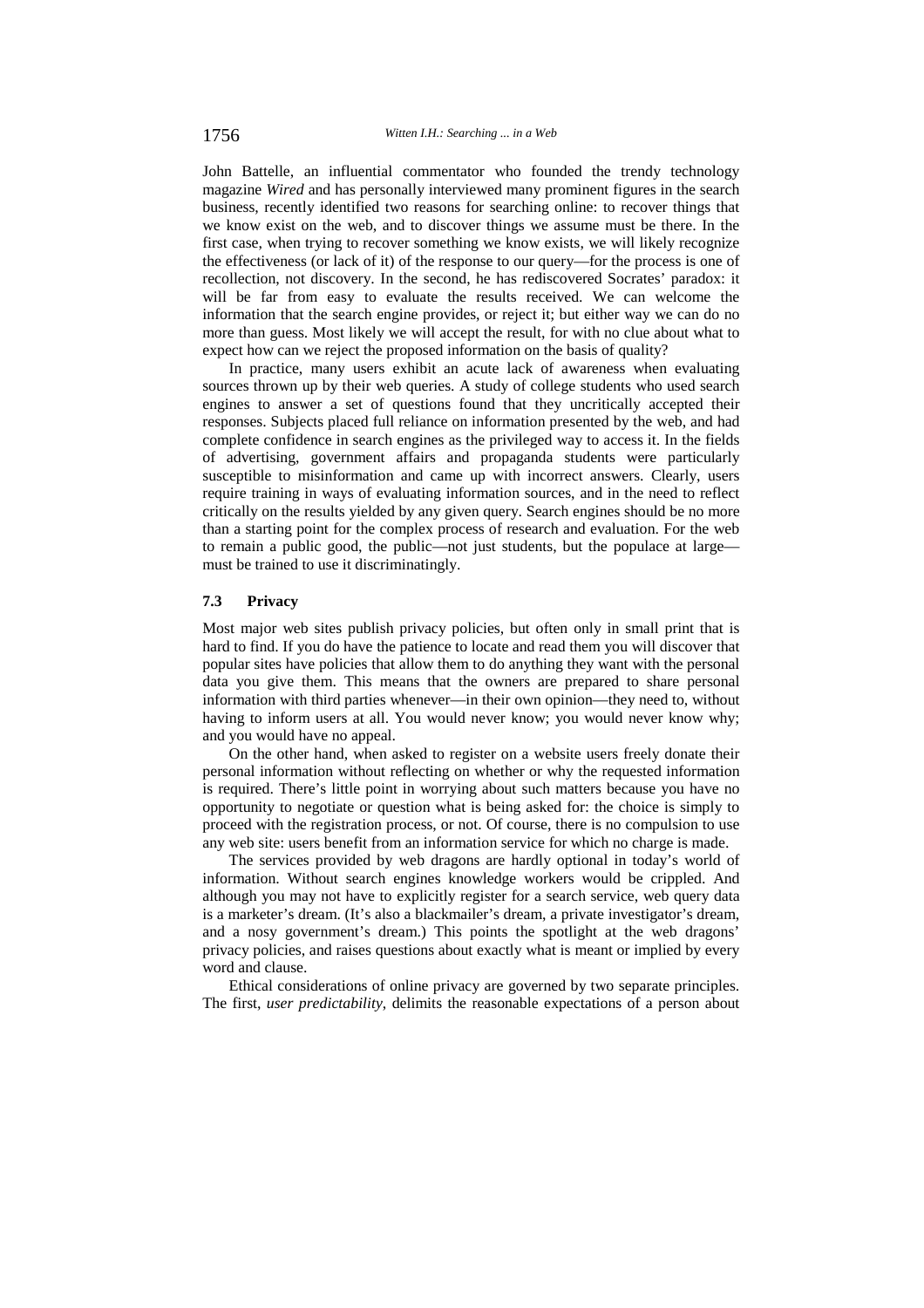how his or her personal data will be processed, and the objectives to which the processing will be applied. It is widely accepted that before people make a decision to provide personal information they have a right to know how it will be used and what it will be used for, what steps will be taken to protect its confidentiality and integrity, what the consequences of supplying or withholding the information are, and any rights of redress they may have. The second principle, *social justifiability*, holds that some data processing is justifiable as a social activity even when subjects have not expressly consented to it. However, this does not include the processing of sensitive data, which always needs the owner's explicit consent.

In the context of web search, it is frequently the case that an individual's query stream can be used to identify whom that person is. The dragons know who we are or can easily find out. Do their privacy statements respect the principles of user predictability and social justifiability? Hardly. Perhaps the problem stems from the cost-free nature of the service, and in future users who are concerned about privacy might be able to have it—at a price.

In addition to searching the public web, there are tools for searching your private file space. The dragons offer downloadable desktop utilities with which you can search your files and the web at the same time, using exactly the same interface. This exploits an amazing weakness in computer operating systems: until recently it has been far easier to find information on the web at large than in your own files! Of course, conjoint searching further threatens the distinction between public and private information, for in order to offer such services the dragons' programs obviously have to access your private files.

There are many other threats to online privacy. Social software stores, aggregates, and organizes user information and preferences. Some sites encourage people to store and share their web bookmarks. Others let surfers store the web pages they are interested in, revealing to the program their entire clickstreams and their selection of online documents. Still others store your digital photographs and videos for free, with no space restrictions, providing you agree that others can see them. These systems offer useful and amusing services, but require users to renounce privacy in favor of either the service provider or the world at large. The world at large, of course, includes the service provider, who has privileged opportunities for data aggregation.

Users will collectively determine whether personalized web systems and other social software turn out to be a success. Regardless of the outcome, it is clear that private spaces are progressively being eroded. Traditional views on privacy are being supplanted by a new world in which people trade personal information for free access to tools that help manage the complexity of online life. You can choose to forsake either your privacy or the convenience of these tools. This raises questions that do not have ready-made solutions.

Anonymity, privacy and security are amongst the most important social issues raised by today's ubiquitous use of the web—and the most difficult to provide any guarantees stronger than the "good faith" claims of the major portals. If you do not trust the dragons, you should not use them. And you need to trust not just them but their political masters, the governments and regimes in which they operate. Not only today but all the way into the distant future, when your every act may be exhumed and subjected to hostile scrutiny. In our uncertain world, rife with social and political unease, how can anyone do that?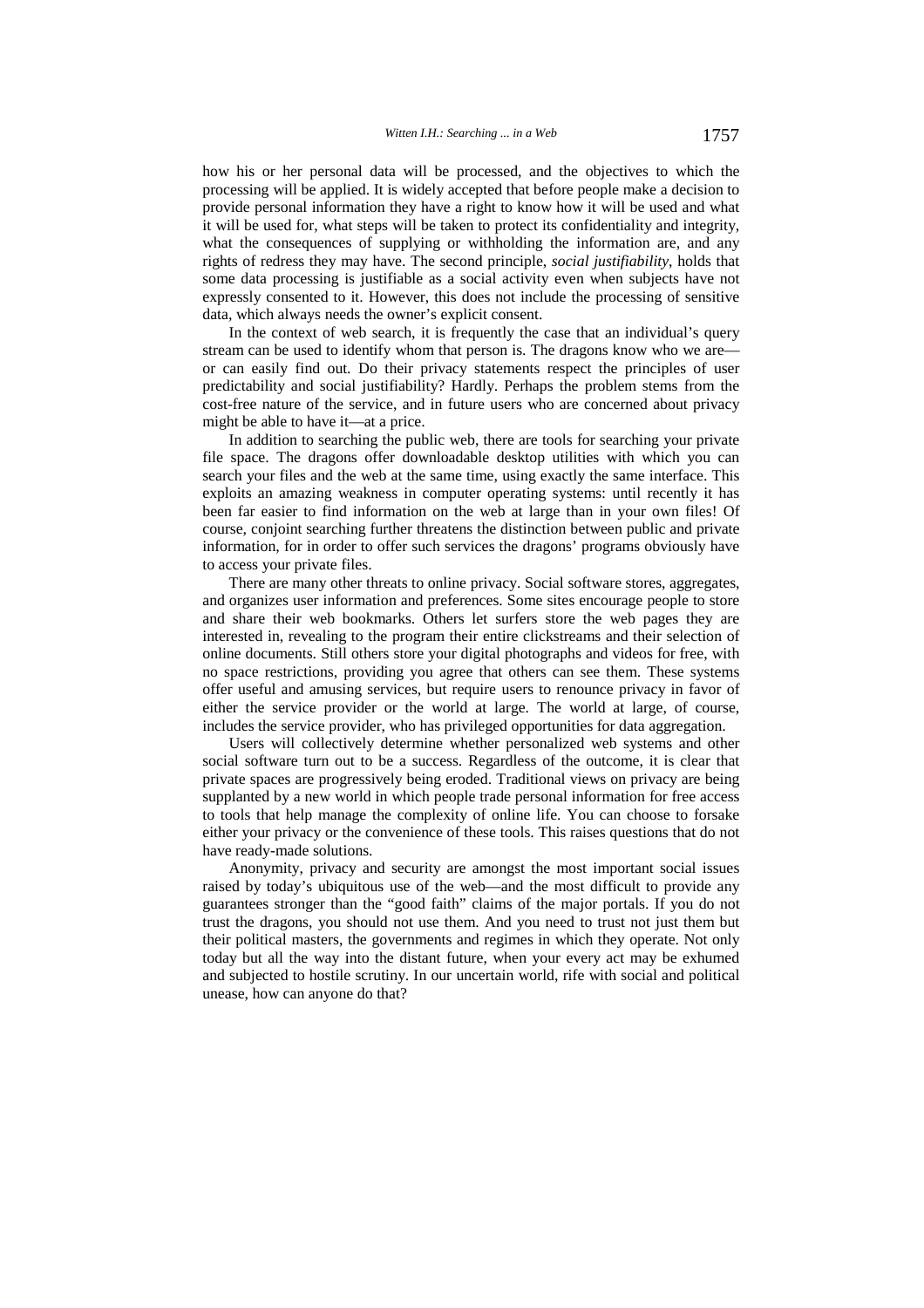## **7.4 Personal information**

Many of us assume that the only thing needing protection is intimate and sensitive information within the private sphere. We might even go so far as to claim that there is a realm of public information about persons to which no privacy norms apply, or that aggregating information does not violate privacy if the parts, taken individually, do not. But both are wrong. Just because an event occurs in public does not imply that it automatically belongs to the public sphere. The fact that a rape took place in Central Park does not justify the victim being interviewed by the media in order to inform the public about what happened. In a messy divorce a couple's private affairs are paraded in front of the judge in a public courtroom open to everyone, but this openness is not sufficient reason to publish the transcript on the Internet where it can be located from anywhere in the world just by querying a search engine.

As for the second assumption, when pieces of information are aggregated, compiled and assembled, they can collectively invade privacy even though taken individually they do not. You can use a search engine to find out about your next date, the candidates for tomorrow's job interview, your boss's résumé. Whatever we discover we are then prepared to consider as that person's identity. Though powerful and informative, this is so intrusive as to constitute a serious invasion of privacy even though everything online is public. The act of aggregation introduces bias, and could add further information or misinformation. Suppose you produce a personal profile on someone from information on the web. You will almost certainly, for purely pragmatic reasons, be strongly influenced by the order of search results for the subject's name. Yet while not entirely arbitrary, this order is probably mostly irrelevant for finding suitable information to include in the profile. The profile is biased—quite apart from any inaccuracies in the information being compiled.

Efficient and effective methods of communicating information are a wonderful thing. But they have a flip side. People have a right to privacy, a right to control the balance between their public and private personae. Whereas you can make purchases anonymously by paying cash and refusing to participate in the supermarket's loyalty card scheme, you cannot conceal your identity so easily when shopping online—and therefore leave yourself open to junk e-mail. If you teach a university course, related information may appear on the institutional website—including your e-mail address. You may wish to share this private information with students, but not give it to the world. But to exploit the possibilities offered by the network to communicate with your students, you have to accept the risk of your address appearing in spammers' databases.

The pervasive intrusion of the Internet into all aspects of our lives muddies the distinction between an individual's private and public space. Some liken the web to a kind of universal library that contains all recorded knowledge. But there's a difference: the web is not just a (potential) record of all external knowledge, but a (potential) record of all personal information (and misinformation) too, information about our e-mails and interests, our every word and action. Personal information, or what purports to be personal information, can be merged and assembled in meaningful and meaningless ways. The web dragons are not just the high-priest librarians who mediate our access to the world of knowledge. They are the friends, counselors, and tribunals that mediate our access to society too.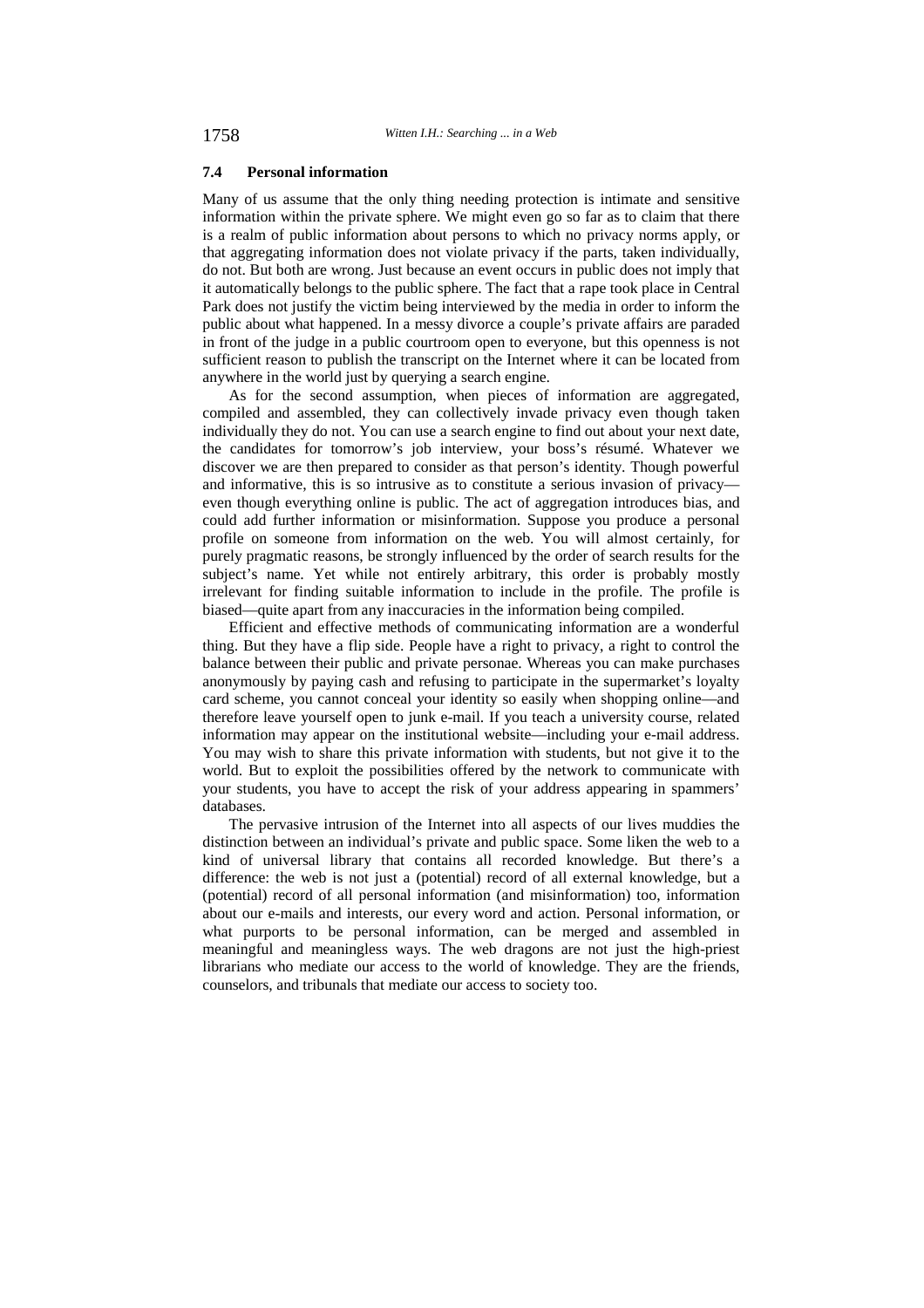## **8 Towards solutions**

In the previous section we examined critical issues that affect the web and how we use it: issues of bias, privacy, and personalization. Now it is time to reflect upon possible solutions to the problems raised.

## **8.1 Bias**

Bias can only be addressed by recognizing the importance of communities and giving them an explicit role in determining the prestige of web pages, and hence the ordering of search results. We all belong to communities. In real life we want our communities to be open and transparent: we want to understand and participate in the processes of membership and governance. We recognize that one size certainly does *not* fit all. And one of the great things about the web is that it's full of communities. The group affairs are the fastest-growing parts, and there's a plethora of different ways of organizing them. Some are anonymous, some pseudonymous. Some are moderated, others immoderate. Some require special qualifications to join; others are open. Some recognize tribal elders; others favor equality. Some have multiple tiers of members: serfs, commoners, lords and ladies, royalty—or in contemporary terminology, lurkers, contributors, moderators, gurus.

Yet today's search engines are blind to all this. Eyes averted, they treat the web as objective reality, not as a social organism. They fail to recognize their users as social creatures who want to work and play within communities—not within some gargantuan hollow-echoing info-warehouse. In order to fix problems of spam, they make decisions that discriminate against certain pages, certain web sites. They make these decisions in the interests of users, on behalf of the community. Most likely they are very good decisions—none of us condones child pornography, or blatant commercialism, or misuse of resources. But I believe that this is not their job, that they should keep out of the socio-political business of determining, and imposing, community norms. Such decisions should arise out of the community and not be dictated from above.

The way the dragons deal with spam is by imposing a single worldview on the web. But spam is just the tip of the iceberg. In truth there are many, many communities, each entitled to its own point of view, its own values, its own set of prestige values for each page that will determine how prominently they will figure in the search results. The dragons should not be involved in defining communities, or facilitating them, or meddling with them. They should simply recognize them and allow one to search within them. One way of doing this, which most dragons already accommodate, is to restrict search to a particular area of the web, or set of pages. That's simple—and far too simplistic. Instead, it would better reflect user needs to restrict the *point of view* to a particular community by computing the prestige of each and every page with respect to a particular set of pages that are specified by the community.

Doing this would allow just the right degree of community participation in the search process. Realistically speaking, users do not really want to know every intricate technical detail of how search is actually made to work. But society should take out of the hands of the dragons decisions about what is appropriate and inappropriate information on which to base judgments about prestige—for example,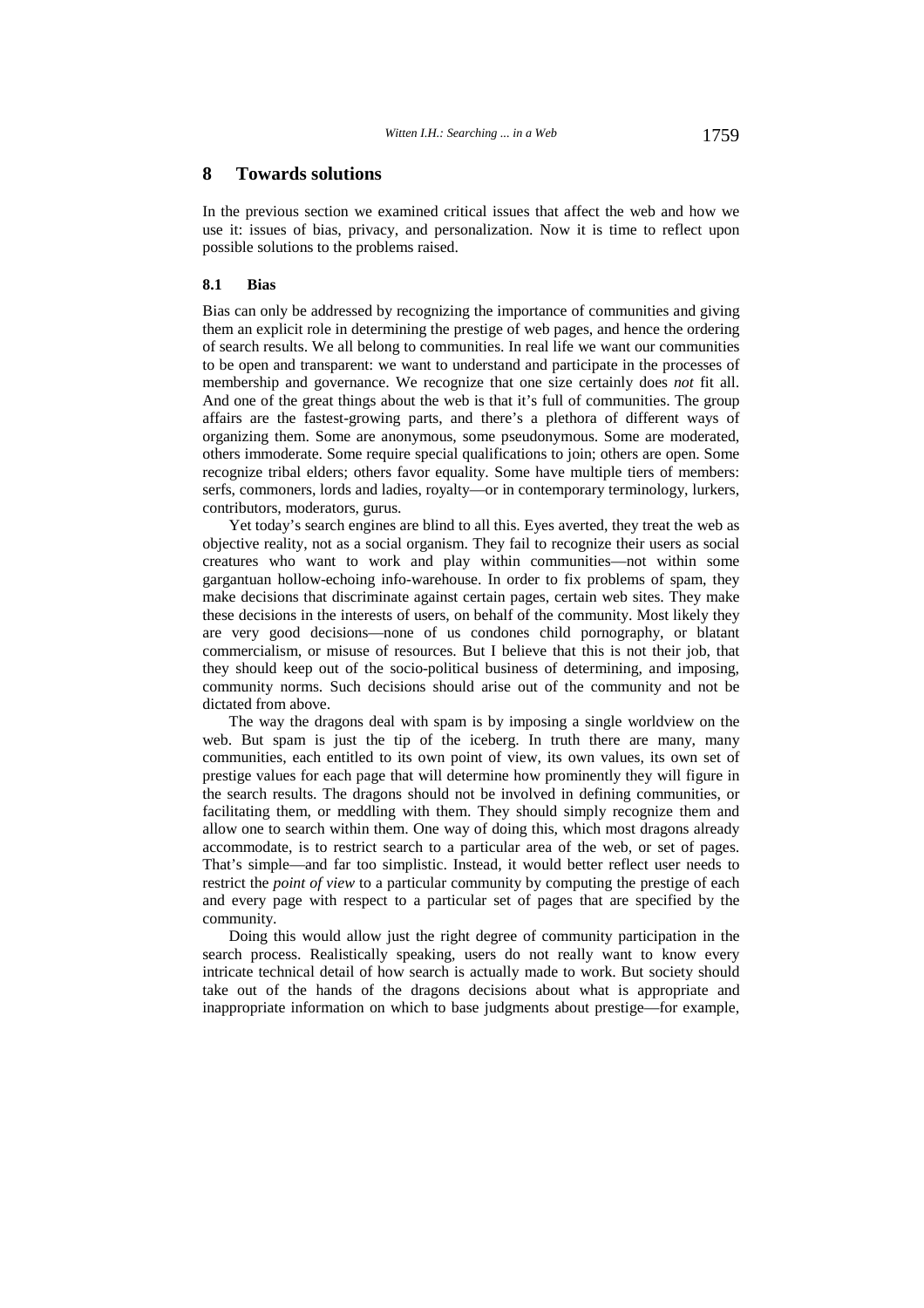what is spam and what is not. Future search engines can encourage community involvement without dictating how communities are formed and run. Today's search engines are a first step, an amazing first step, but nevertheless just the beginning.

#### **8.2 Privacy**

New structures of peer-to-peer networks offer a refreshing alternative to the trend towards centralization that the web dragons exemplify. There are already schemes that pay particular attention to protecting the privacy, security and anonymity of their members. Documents can be produced online and stored in anonymous repositories. Storage can be replicated in ways that guard data from mishap far better than any institutional computer backup policy, no matter how sophisticated. Documents can be split into pieces that are encrypted and stored redundantly in different places to make them highly resistant to any kind of attack, be it physical sabotage of backup tapes, security leaks of sensitive information, or attempts to trace ownership of documents. Your whole country could go down and your files would still be intact.

Peer-to-peer architectures encourage the development of tools that are capable of protecting privacy, resisting censorship, and controlling access. The underlying reason is that distributing the management of information, shunning any kind of central control, really does distribute responsibility—including the responsibility for ensuring integrity and anonymity. There is no single point of failure, no single weakness. Of course, no system is perfect, but the inventors and developers of peerto-peer architectures are addressing these issues from the very outset, striving to build robust and scalable solutions into the fabric of the network rather than retrofitting them afterwards.

Leading-edge systems guarantee anonymity and also provide a kind of reputation control, which is necessary to restore personal responsibility in an anonymous world. It is hard to imagine how distributing your sensitive information among computers belonging to people you have never met and certainly do not trust can possibly guarantee privacy!—particularly from a coordinated attack. Surely the machines on the network must whisper secrets to each other, and no matter how quietly they whisper, corrupt system operators can monitor the conversation? The last part is true but the first is not. Strange as it may seem, new techniques of information security guarantee privacy using mathematical techniques. They provide assurances that have a sound theoretical foundation rather than resting on human devices like keeping passwords secret. Even a coordinated attack by a corrupt government with infinite resources at its disposal that has infiltrated every computer on the network, tortured every programmer, and looked inside every single transistor cannot force machines to reveal what is locked up in a mathematical secret. In the weird world of modern encryption, cracking security codes is tantamount to solving puzzles that have stumped the world's best minds for centuries.

In the future standards will be established that allow different peer-to-peer subnetworks to coexist. They will collect content from users and distribute it around in such a way that it remains invisible—mathematically invisible—to other users. In these collective repositories we will, if we wish, be able to share resources with our chosen friends and neighbors, ones who we consider reliable and who have common interests.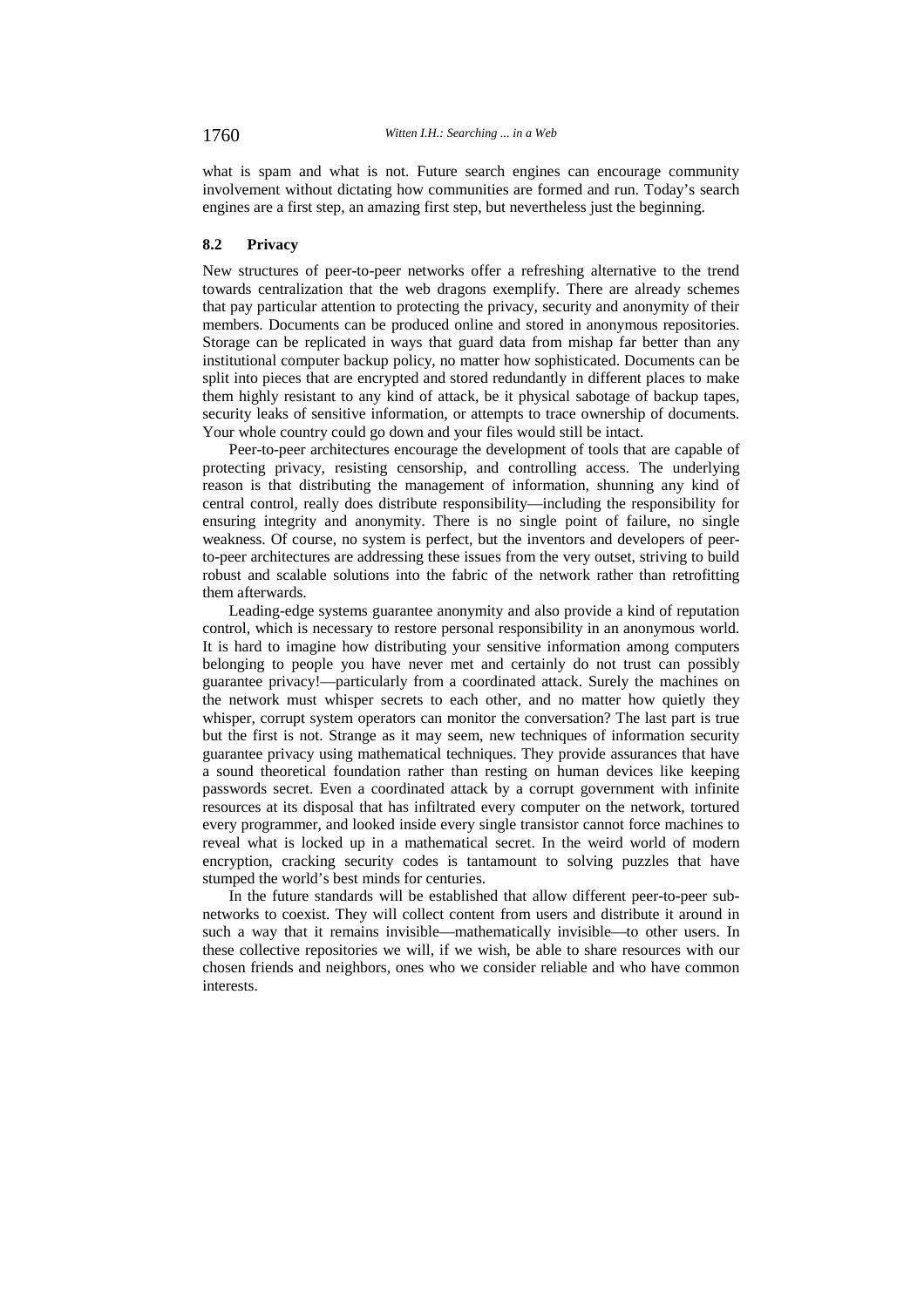And search will change. Search engines may be able to crawl the network but they won't be able to unlock the words in our documents—they won't even be able to patch the fragments of the document together. Of course, much information will be public, unencrypted, and searchable. However, in a world where content is divorced from network structure new strategies will be needed. In keeping with the distributed nature of the information, and in order to preserve scalability, computation will also be distributed.

## **8.3 Personalization**

Personalization is perhaps the toughest question of all. Personalization of our searches for information, though extremely useful for users, it is extremely intrusive and, without careful handling of sensitive data, has grave consequences for individual privacy. Personalization is a mixed blessing. On one hand it offers users an interface that has been specially designed to accommodate their preferences and present information customized to their tastes. On the other, users expose themselves to the risk of privacy invasion by making their profile available to others. The risks are determined by the location of the profile—where it is stored and who has access to it. Decentralized peer-to-peer networks will reduce the risks but not eliminate them entirely. The dragons accumulate a vast collection of semi-private, semi-public information, a new treasure of ineffable value acquired with the implicit but unconscious consent of web surfers. Do the advantages that personalization bestows justify this gift? This will be one of the most challenging questions that arise in years to come.

## **9 Conclusions**

Full-text search is a remarkable technology that radically affects our society because it determines how most people, most of the time, locate information. We have explained how the major search engines work. But though the principles are known, the details are not. The reason is commercial: inner secrets are jealously guarded because web dragons compete with each other. But there's another, more sinister, factor: details *have to* be secret in order for the dragons to serve users well. Unfortunately, people and companies try to take advantage of them to promote their wares. To protect users against spamming—results that do not satisfy the user's information need but are artificially promoted for commercial reasons—the dragons *in principle* cannot publish their inner details.

Fundamental changes are in the air as the dragons flex their muscles and expand their empires. As communities become central to web search, life will grow tougher for spammers. Search engines are starting to acknowledge the importance of personal interaction; they are beginning to recognize communities too. Peer-to-peer technology will offer new perspectives in web search. Curated digital libraries may become trusted sources where we go to find truly authoritative information. While struggling for leadership, the dragons have started to broaden their mandate by supplying office tools that help users manage their own information. Our information environment is evolving in opposite directions: towards distributed desktop systems equipped with integrated search, and towards centralized data supported by global hosting services.